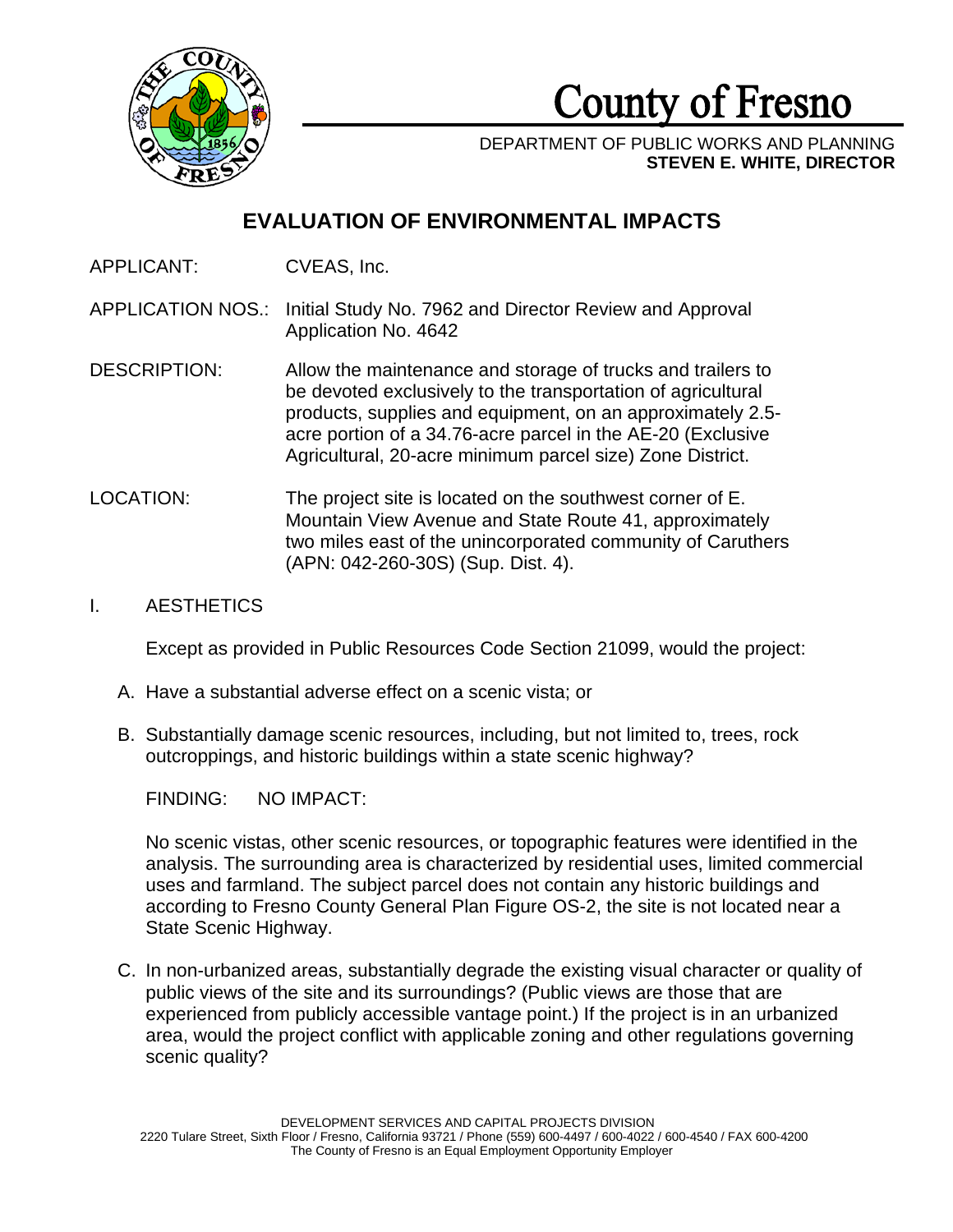# FINDING: LESS THAN SIGNIFICANT IMPACT:

The subject parcel is located in an area characterized by a mix of large agricultural parcels and residential uses. The subject parcel is currently unimproved; however, the site has been used for agricultural purposes, historically and is currently. The proposed operation would be limited to the boundaries of the 5.8-acre parcel and would not have a significant aesthetic impact on the surrounding area.

D. Create a new source of substantial light or glare which would adversely affect day or nighttime views in the area?

FINDING: LESS THAN SIGNIFICANT IMPACT WITH MITIGATION INCORPORATED:

The proposed truck and trailer parking facility will operate 7 days per week, 24 hours per day. According to the applicant's submitted operational statement dated March 30, 2022, approximately 4 new fixtures, mounted on 25-foot-tall poles, will be installed in the parking area. The new lighting is not anticipated to result in substantial impacts, however, to address that potential, all outdoor lighting associated with this project will be subject to the following Mitigation Measure.

## *\* Mitigation Measure(s)*

*1. All outdoor lighting shall be hooded and directed so as not to shine towards adjacent properties and public streets.*

# II. AGRICULTURAL AND FORESTRY RESOURCES

In determining whether impacts to agricultural resources are significant environmental effects, lead agencies may refer to the California Agricultural Land Evaluation and Site Assessment Model (1997) prepared by the California Dept. of Conservation as an optional model to use in assessing impacts on agriculture and farmland. In determining whether impacts to forest resources, including timberland, are significant environmental effects, lead agencies may refer to information compiled by the California Department of Forestry and Fire Protection regarding the state's inventory of forest land, including the Forest and Range Assessment Project and the Forest Legacy Assessment project; and forest carbon measurement methodology in Forest Protocols adopted by the California Air Resources Board. Would the project:

A. Convert Prime Farmland, Unique Farmland, or Farmland of Statewide Importance, as shown on the maps prepared pursuant to the Farmland Mapping and Monitoring Program of the California Resources Agency, to non-agricultural use?

# FINDING: LESS THAN SIGNIFICANT IMPACT:

The subject parcel is currently planted with almonds, formerly vineyards based on review of publicly available web based aerial imagery. According to the 2016 Fresno Count Important Farmland Map, the subject parcel is located on land classified as Prime Farmland based on its soil characteristics. In order for a land to remain classified as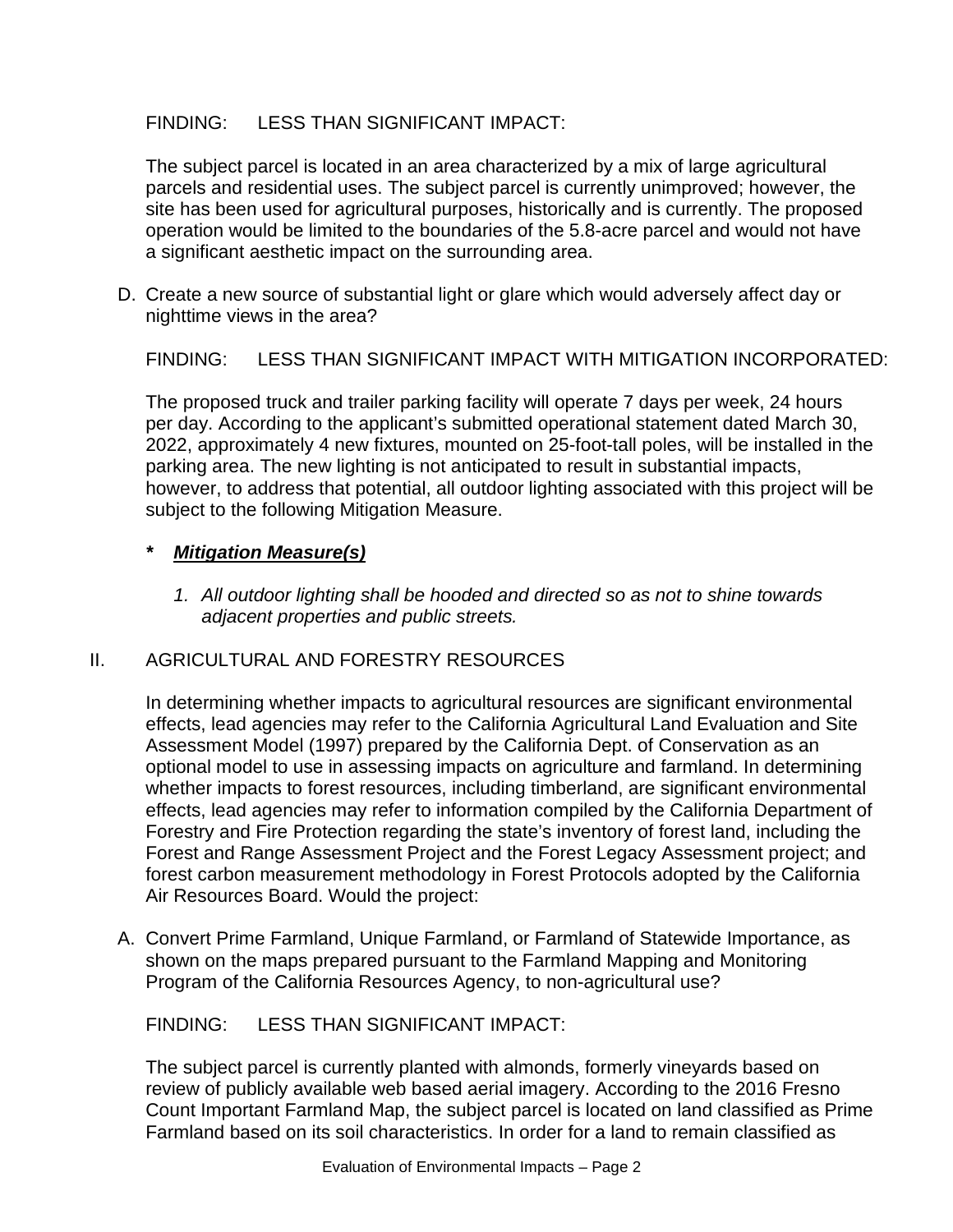Prime Farmland, the property must also have been used for irrigated agriculture production at some time during the four years prior to the mapping date which in this case is 2016. According to available aerial imagery, the subject parcel has had vineyards from approximately1998.

Approval of this project will result in the conversion of approximately 2.5-acres of land currently classified as Prime Farmland to non-agricultural uses. However, given the small portion of the subject parcel to be developed by the project, and that fact the majority of the parcel's acreage will continue to be dedicated to agricultural uses., impacts related to conversion of Farmland to non-agricultural use would be less than significant.

Conflict with existing zoning for agricultural use, or a Williamson Act Contract?

FINDING: LESS THAN SIGNIFICANT IMPACT:

The proposed operation will be dedicated to the maintenance and storage of trucks and trailers used exclusively for the transportation of agricultural and agriculturally related products; therefore, it should be considered an agricultural support operation, which is consistent with the agricultural zoning and land use designation. The property is not restricted under Williamson Act contract.

- B. Conflict with existing zoning for forest land, timberland or timberland zoned Timberland Production; or
- C. Result in the loss of forest land or conversion of forest land to non-forest use; or
- D. Involve other changes in the existing environment which, due to their location or nature, could result in conversion of Farmland to non-agricultural use or conversion of forest land to non-forest use?

FINDING: LESS THAN SIGNIFICANT IMPACT:

The subject parcel does not contain forest land or timberland; however, as discussed under Section II.A above will involve small-scale changes to the existing environment, which are anticipated to result in the conversion of approximately 2.5 acres of Farmland to non-agricultural uses.

III. AIR QUALITY

Where available, the significance criteria established by the applicable air quality management district or air pollution control district may be relied upon to make the following determinations. Would the project:

A. Conflict with or obstruct implementation of the applicable Air Quality Plan?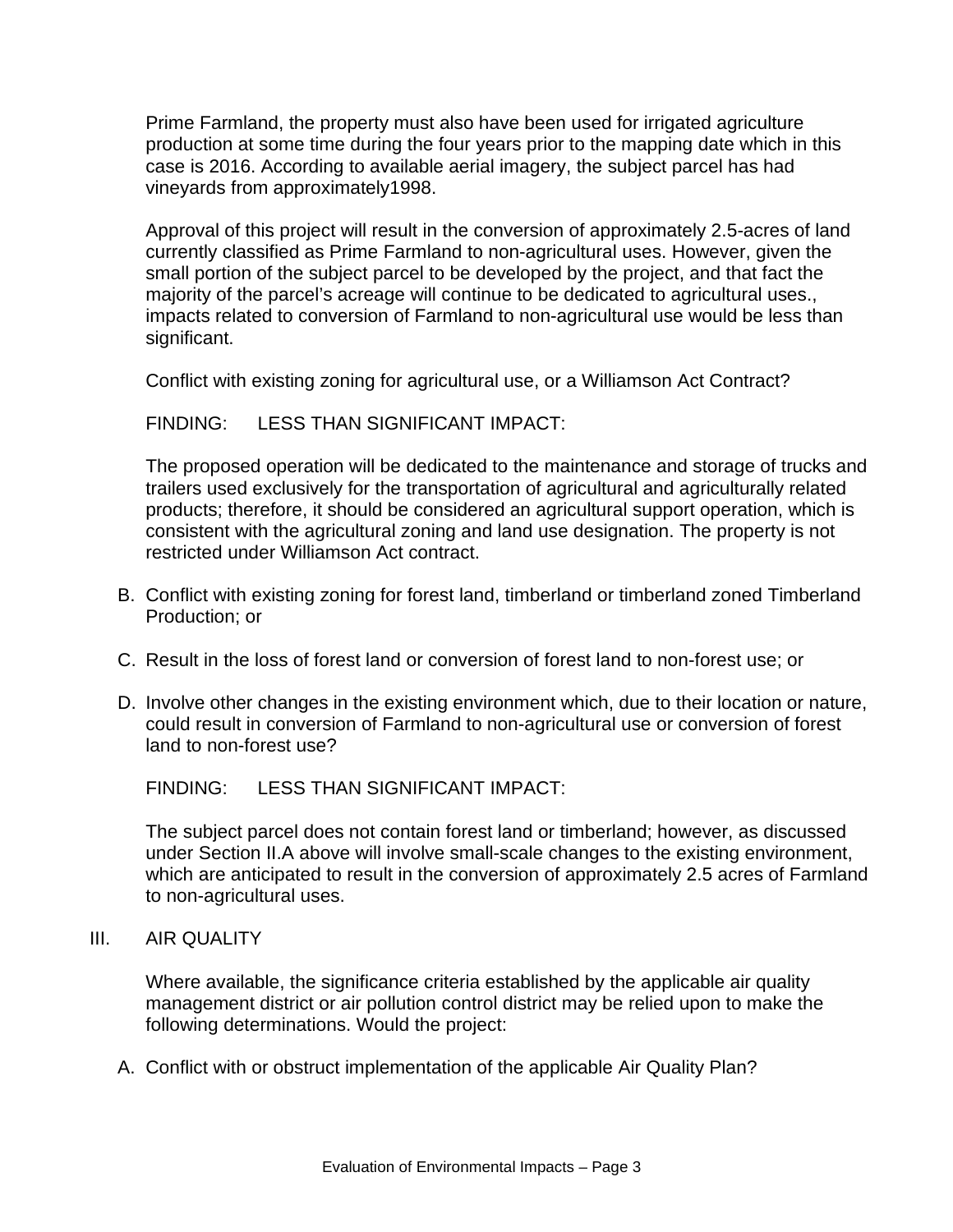# FINDING: LESS THAN SIGNIFICANT IMPACT:

The San Joaquin Valley Air Pollution Control District (SJVAPCD) is responsible for controlling emissions primarily from stationary sources. The District, along with other transportation agencies, is also responsible for developing, updating, and implementing air quality attainment plans for the Air Basin. The District also has responsibility for regulating air pollutants in the San Joaquin Valley Air Basin under the State of California Implementation Plan (SIP) which is a document prepared by each state describing existing air quality conditions and measures that will be followed to attain and maintain federal ambient air quality standards.

The San Joaquin Valley Air Basin is in non-attainment status for one-hour Ozone, eighthour Ozone, PM10 and PM2.5. State Implementation Plan is administered by the State Air Resources Board (ARB). The most recent federally approved attainment plans for the San Joaquin Valley Air Pollution Control District are the 8-hour Ozone Attainment Plan (2007) and the PM2.5 Plan (2012). Areas designated nonattainment must develop air qualify plans and regulations to achieve standards by specified dates. The ARB has adopted standards for emissions from various types of on-road heavy duty vehicles which are contained Section 1956.8, Title 13 of the California Code of Regulations (CCR).

Existing air quality conditions, in terms of levels of criteria pollutants and particulate matter (PM) obtained from several local monitoring stations in the vicinity of the project site were utilized in the evaluation of this project. The evaluation determined that during the three years 2016, 2017 and 2018 the project area has exceeded Federal and State standards for Ozone and Particulate Matter (PM10) and (PM 2.5).

The ARB has also adopted emissions reduction programs for in-use (existing) heavy duty vehicles including the Heavy-Duty Diesel Vehicle Idling Reduction Program, and the Heavy-Duty Diesel In-Use Compliance Program, which apply to almost all privately and federally owned diesel-fueled trucks and buses. Recent amendments to these regulations require diesel trucks that operate in California to be upgraded to reduce emissions by meeting Particulate Matter (PM) filter requirements. The ARB's Diesel Risk Reduction Plan has led to the adoption of state regulatory standards for all new onroad, off-road, and stationary diesel-fueled engines, and vehicles to reduce Diesel Particulate Matter (DPM) emissions by about 90 percent overall from year 2000 levels.

An Air Quality and Greenhouse Analysis Technical Memorandum (Air Quality and GHG Memo), was prepared for the project by Johnson-Johnson and Miller Air Quality Consulting Services dated January 18, 2022; based on its conclusions, the project would not conflict with or obstruct implementation of any applicable air quality plan, including the above referenced Ozone and PM 10 and PM 2.5 Plans because the proposed operation is not anticipated to result in an increase in the frequency or severity of existing air quality violations or cause or contribute to new violations, or delay timely attainment of air quality standards or emissions reduction goals of applicable air quality plans. The San Joaquin Valley Air Pollution Control District (SJVAPCD) has published guidance for Land Use Agencies in Addressing GHG Emission Impacts for New Projects under CEQA (December 17, 2009). The guidance includes thresholds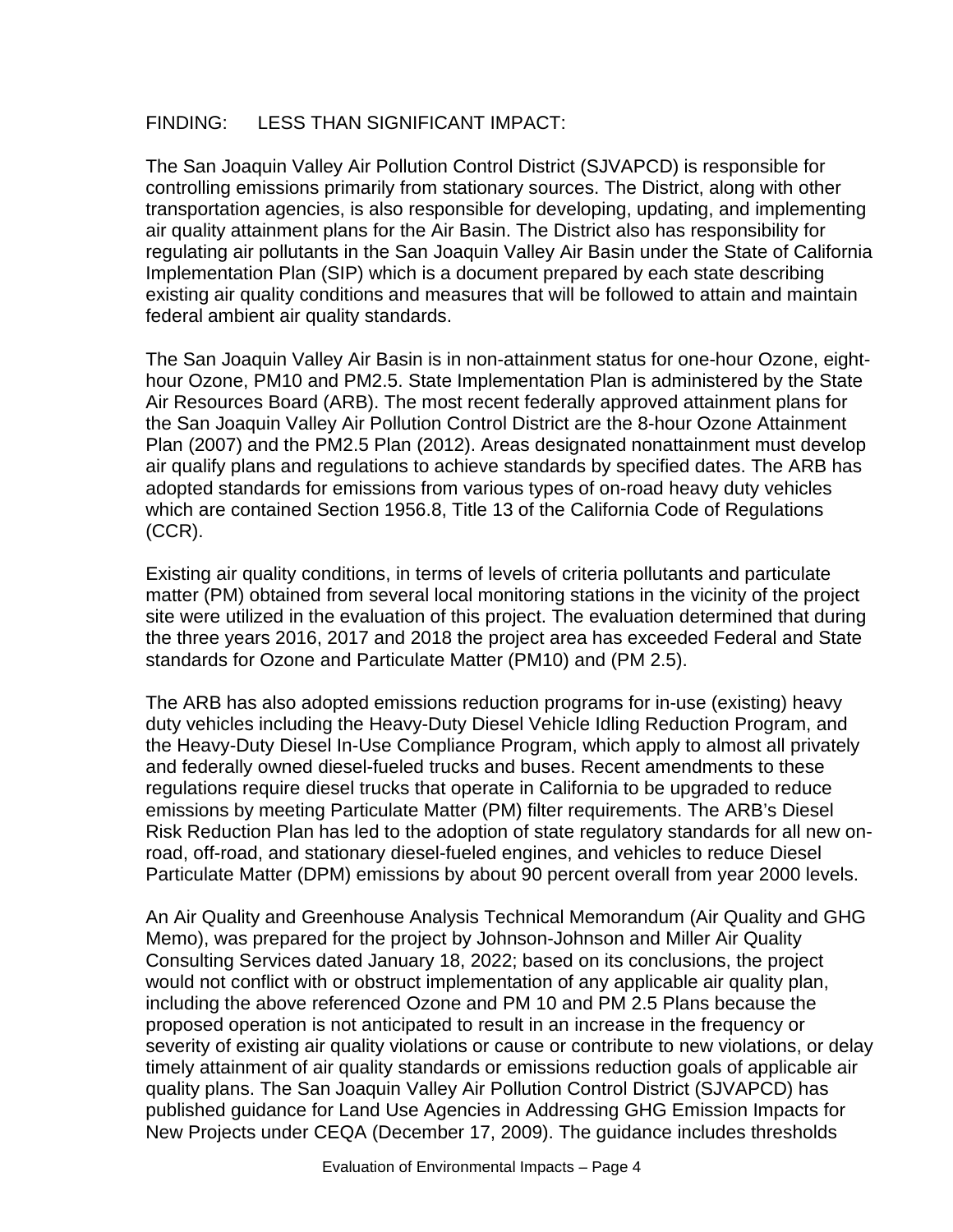based on whether a project will reduce or mitigate GHG levels by 29 percent from business as usual (BAU) levels when compared with 2005 levels, which is based on the Air Resources Board AB32 Scoping Plan (2008). According to the guidance, GHG emission are considered cumulative, and unless reduced or mitigated their incremental contribution to global climatic change could be considered significant.

The project is also not anticipated to result in carbon monoxide (CO) hot spots that would violate CO standards, nor contribute to any air quality violations. Additionally, the project will be subject to applicable Air District Rules which act as control measures for the air quality plans. For this application, the Air Quality and GHG Analysis modeled construction and operational emissions based on emission assumptions inputs to the CalEEMod 2016.3.2 Emissions Modeling software, using emissions projections for 2020 and 2030, in place of a 2005 baseline year, for BAU conditions. Based on these modeling projections, the project would achieve a reduction of 24.5 percent from BAU by the year 2020 with regulations incorporated, which is above the average reduction of all sources of GHG's required to achieve AB32 emissions reduction goals. Most of the GHG emissions from the project will be generated by heavy-duty trucks, which generally have higher emissions rates because they haul heavy loads and travel long distances and are more difficult to convert into using alternative fuels and electrical vehicle technology advances. The conclusions of the AQ/GHG Analysis were that the project would achieve reductions of 2.8 percent above the Air Resources Board reduction from BAU targets and achieve a reduction of 18.4 percent beyond the 2020 target through 2030 through compliance with existing regulations.

B. Result in a cumulatively considerable net increase of any criteria pollutant for which the project region is non-attainment under an applicable federal or state ambient air quality standard; or

FINDING: LESS THAN SIGNIFICANT IMPACT:

This project proposal was reviewed by the San Joaquin Valley Air Pollution Control District (Air District) which indicated that project specific annual emissions are not expected to exceed any of the District thresholds for criterial pollutants and would therefore have a less than significant impact on air quality when compared with those thresholds.

The Air Quality and GHG Memo found that the proposed trucking operation would not result in a cumulatively considerable net increase of any criteria pollutant for which the project region is in nonattainment status, under an applicable federal or state ambient air quality standard. The analysis considered the regional effects of the project's criteria pollutant emissions as compared to Air District thresholds of significance for short-term construction and long-term project operation. Neither construction nor operational emissions of were projected to exceed significance thresholds of significance for reactive organic gases (ROG), nitrogen oxides (NOx), Carbon Monoxide (CO) and Particulate Matter (PM) 10 and 2.5.

C. Expose sensitive receptors to substantial pollutant concentrations?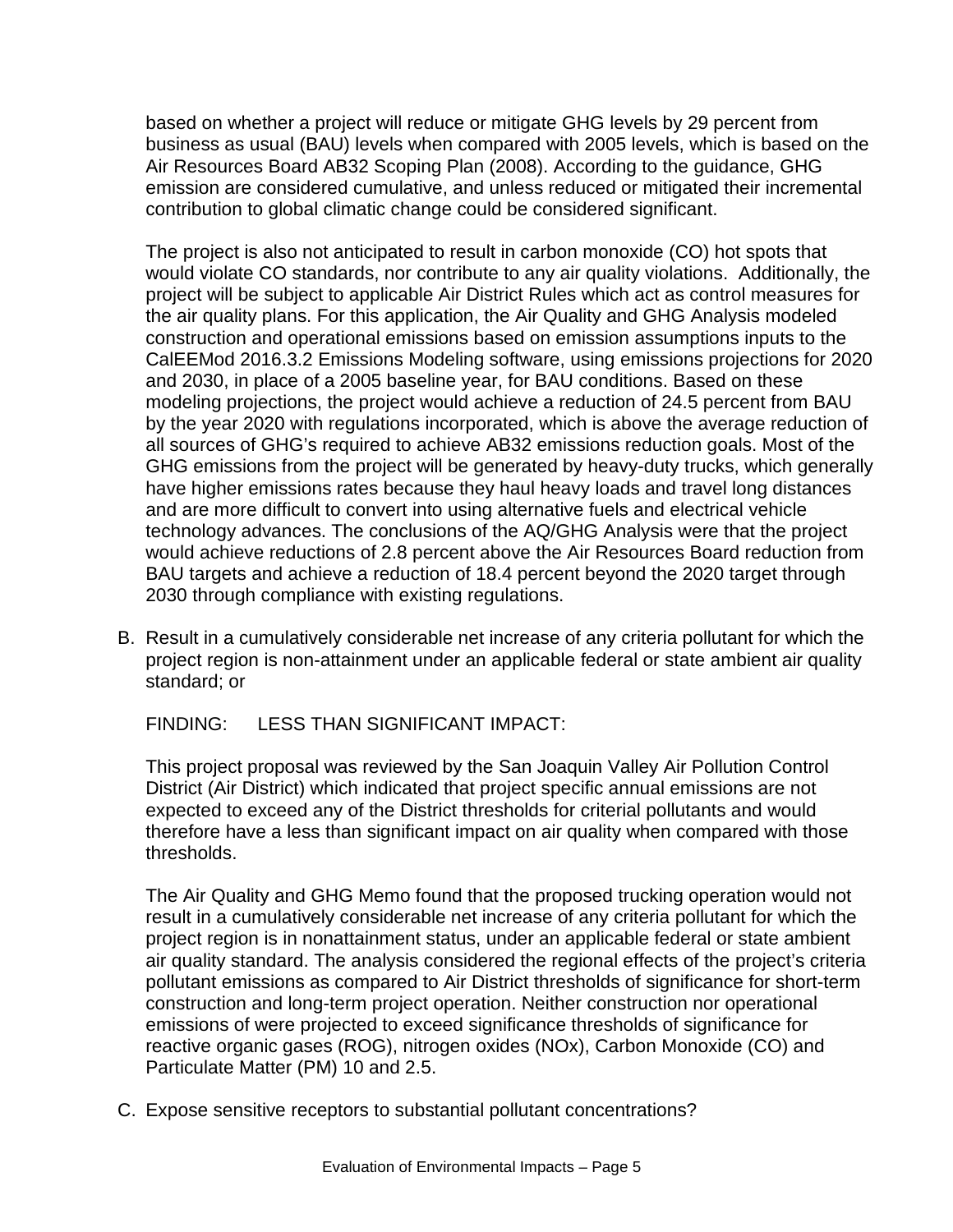## FINDING: LESS THAN SIGNIFICANT IMPACT:

Based on review of publicly available web based aerial imagery, there appears to be clustered residential and commercial development in the vicinity of the subject parcel, at the intersection of Elm Avenue and E. Mountain View Avenue; additionally, there are approximately ten single-family dwellings within one-quarter mile, including four dwellings on the adjacent parcel to the west of the project site. There is a church located approximately one half-mile north and an elementary school located approximately one-half mile northwest of the project site. It is therefore possible that sensitive receptors could be exposed to pollutants and odors from diesel exhaust fumes and dust generated by the trucking operation. However, based on the limited scale of the operation, it is not anticipated to create significant localized impacts or generate substantial pollutant concentrations in excess of any Air District thresholds for criteria pollutants, therefore the project will not expose any sensitive receptors to substantial pollutant concentrations.

The Air Quality and GHG Memo also included a health risk screening assessment (HSRA), as per the recommendation of the San Joaquin Valley Air Pollution Control District (Air District). The Air District recommends such screening analysis include all sources of project emissions, in order to identify projects that may have a significant health impact. The HSRA should include a prioritization score, based on the latest approved California Air Pollution Control Officers Association (CAPCOA) methodology. A prioritization score of 10 or greater is considered to be significant and a refined Health Risk Assessment (HRA) should be performed, using an Air District recommended modeling protocol. The HSRA for this project resulted in a prioritization score of 9.61 which is below the screening threshold of 10, therefore no further health risk assessment was recommended.

D. Result in other emissions (such as those leading to odors) adversely affecting a substantial number of people?

FINDING: LESS THAN SIGNIFICANT IMPACT:

Emissions occurring at the project site have the potential to create a localized impact or air pollutant hotspots. Localized emissions are considered significant if when combined with background emissions they would result in exceedance of any health-based air quality standards.

Toxic Air Contaminants (TACs) are air pollutants that may cause or contribute to an increase in mortality or serious illness, or that may pose a hazard to human health. TACs are usually present in ambient air; however, their high toxicity or heath risk may pose a threat to public health even at low concentrations.

According to the Air Quality and GHG Memo, Diesel Particulate Matter (DPM) is considered a Toxic Air Contaminant (TAC), however DPM differs from other Toxic Air Contaminants in that it is not a single substance, but a complex mixture of hundreds of substances, and no ambient air monitoring data are available for DPM because no routine measurement method currently exists. DPM differs from other TACs in that it is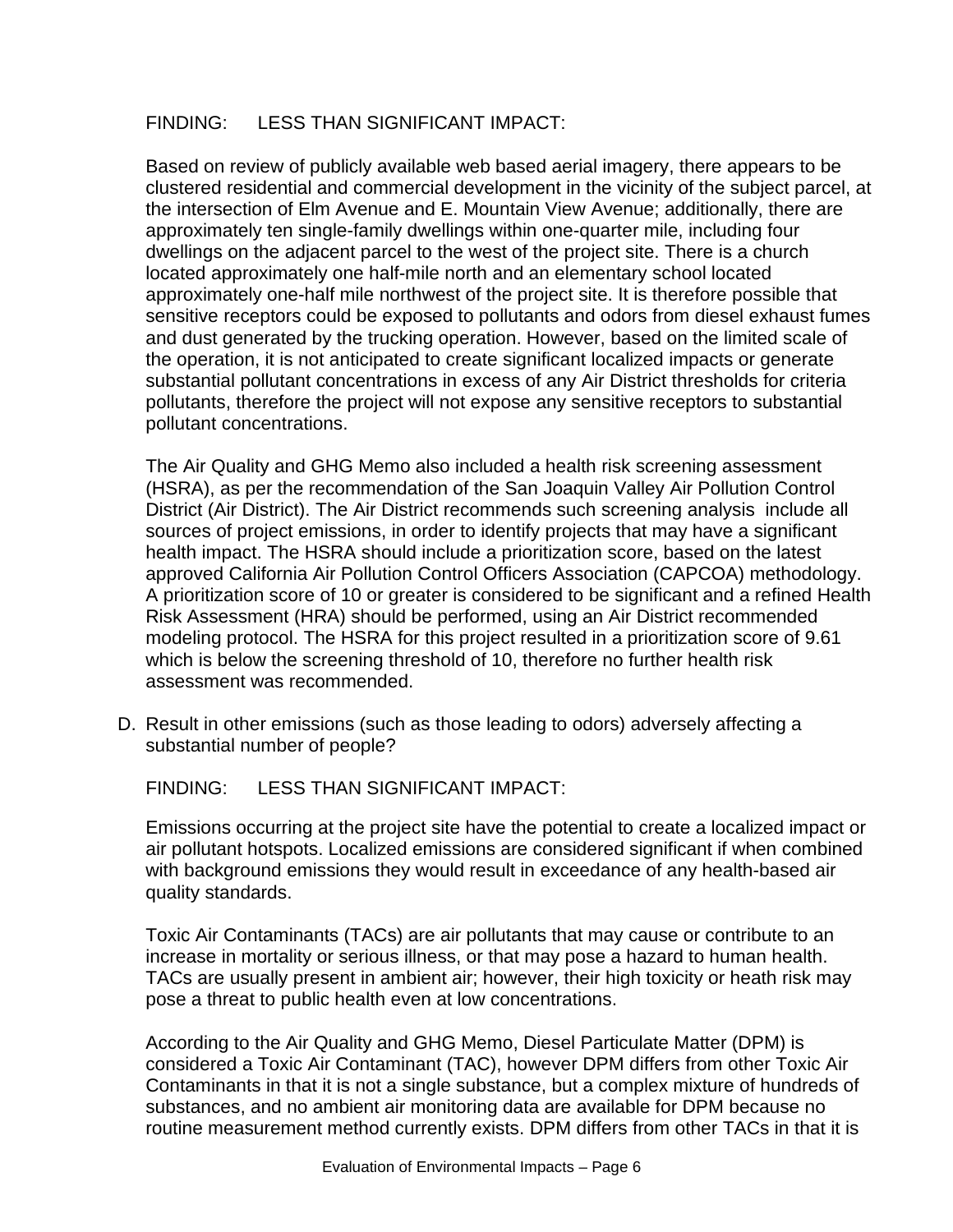not a single substance, but a mixture of hundreds of substances. Although DPM is emitted by diesel-fueled, internal combustion engines the composition of the emissions varies, depending on engine type, operating conditions, fuel composition, lubricating oil, and whether an emission control system is present.

The Air District's threshold of significance for TAC emissions is an increased risk of cancer for the maximally exposed individual of 20 in a million. The Air District's guidelines for assessing project air quality impacts recommends that operational emission which would expose sensitive receptors be analyzed. To facilitate this the Air District recommends the preparation of a screening analysis using its health risk prioritization tool to estimate the impacts of TAC emissions on sensitive receptors for projects having substantial number of diesel truck trips. The proposed operation will in volve the maintenance and storage of trucks and trailers used for transport agricultural commodities, related supplies, and equipment, and will have up to 14 drivers initially, with the possibility of expanding to 32 drivers.

According to the Applicant's operational statement, the proposed facility will store up to 32 trucks trailers based on the 32 truck parking stalls shown on the applicant's submitted site plan, and based on the VMT Analysis prepared for the project, generate approximately 25 daily truck trips, and . The submitted operational statement indicates that the majority of the trucks involve the transfer of agricultural products, supplies and materials to packing houses within a 150-mile range.

No trucks with Transport Refrigeration Units (TRU's) are proposed, however, for the purposes of the health risk prioritization screening, it was assumed there would be at least one truck equipped with a TRU. The screening analysis completed for this project resulted in a prioritization risk score of 9.61 which is below the Air District's threshold of 10, for requiring a more refined Health Risk Assessment (HRA). The risk score assumes that all emissions sources are within 100 meters from receptors even though in this case a portion of the emissions are expected to occur at a greater distance from the project site.

The project is not anticipated to exceed Air District screening thresholds for localized criteria pollutant impacts or create objectionable odors affecting a substantial number of people. Therefore, the project impacts would be less than significant.

# IV. BIOLOGICAL RESOURCES

Would the project:

- A. Have a substantial adverse effect, either directly or through habitat modifications, on any species identified as a candidate, sensitive, or special-status species in local or regional plans, policies, or regulations, or by the California Department of Fish and Wildlife or U.S. Fish and Wildlife Service; or
- B. Have a substantial adverse effect on any riparian habitat or other sensitive natural community identified in local or regional plans, policies, regulations, or by the California Department of Fish and Wildlife or U.S. Fish and Wildlife Service?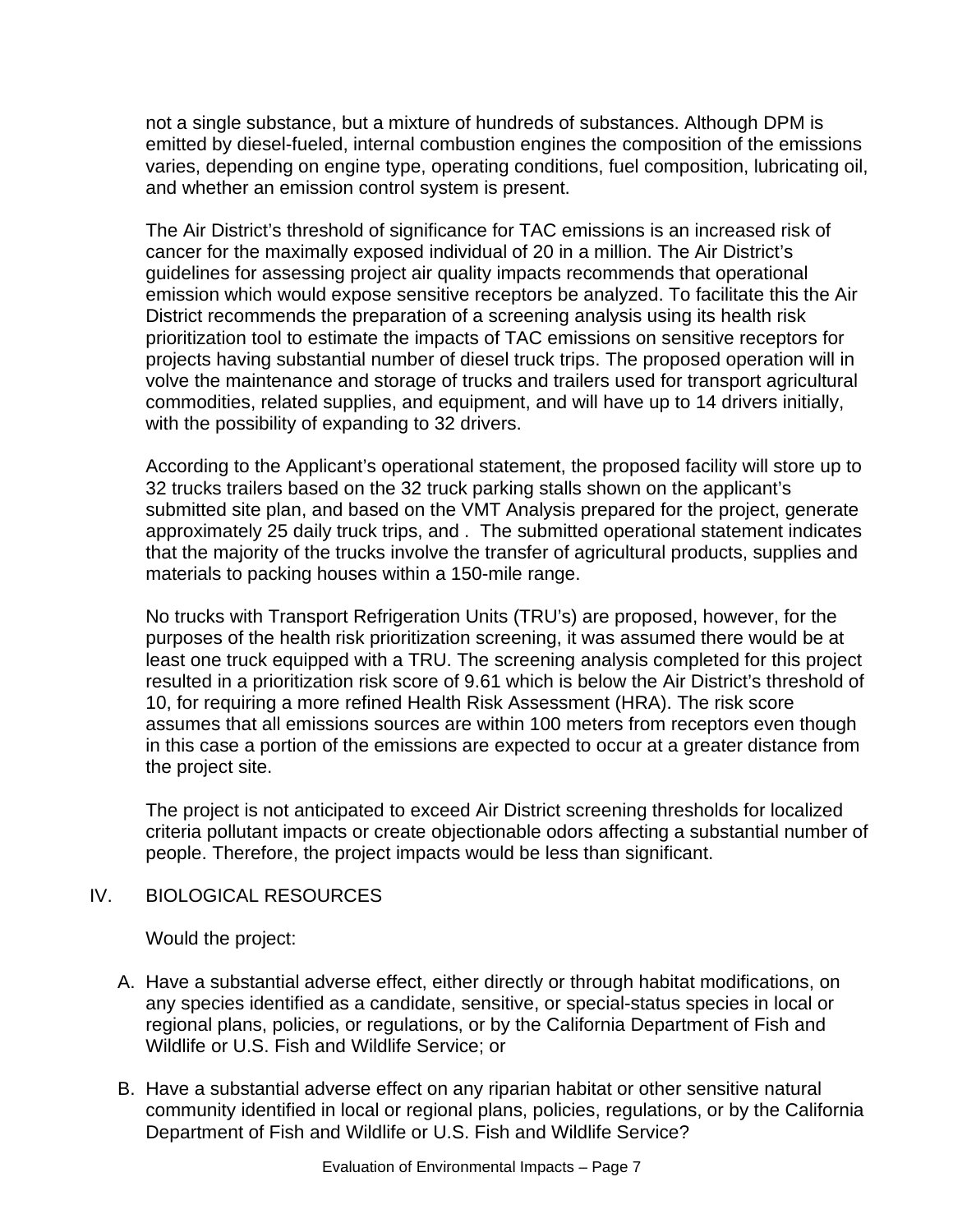According to a search of the California Department of Fish and Wildlife, California Natural Diversity Database (CNDDB), there were no occurrences of any special status species on or within one mile of the subject property boundaries, and no predicted habitat for any candidate, sensitive or special status species was identified on or in the vicinity of the subject parcel.

The approximately 34.76-acre subject parcel is currently undeveloped and planted with almonds. The site has been cultivated historically, according to publicly available webbased aerial imagery, which shows that the property has been under cultivation since at least 1998, therefore the ground is highly disturbed. Additionally, the proposed truck parking site would only occupy an approximately 2.5-acre portion, including perimeter landscaping, storm drainage facilities and an internal access road, in the northeast corner of the property, adjacent to the intersection of State Route 41 and W. Mountain View Avenue. The project site will be graded and surfaced with decomposed granite, including the access road. No riparian habitat or sensitive natural communities identified in local or regional plans, policies or regulations were identified in the analysis.

C. Have a substantial adverse effect on state or federally protected wetlands (including, but not limited to, marsh, vernal pool, coastal, etc.) through direct removal, filling, hydrological interruption, or other means?

FINDING: NO IMPACT:

No wetlands of any type, on or in the vicinity of the subject property, were identified in the analysis.

- D. Interfere substantially with the movement of any native resident or migratory fish or wildlife species or with established native resident or migratory wildlife corridors, or impede the use of native wildlife nursery sites; or
- E. Conflict with any local policies or ordinances protecting biological resources, such as a tree preservation policy or ordinance; or
- F. Conflict with the provisions of an adopted Habitat Conservation Plan, Natural Community Conservation Plan, or other approved local, regional, or state Habitat Conservation Plan?

FINDING: NO IMPACT:

No habitat or potential habitat supporting migratory fish or other wildlife species were identified in the analysis. The project will not conflict with any adopted Habitat Conservation Plan, Natural Community Conservation Plan, or other approved local ordinances, regional or state habitat conservation plans.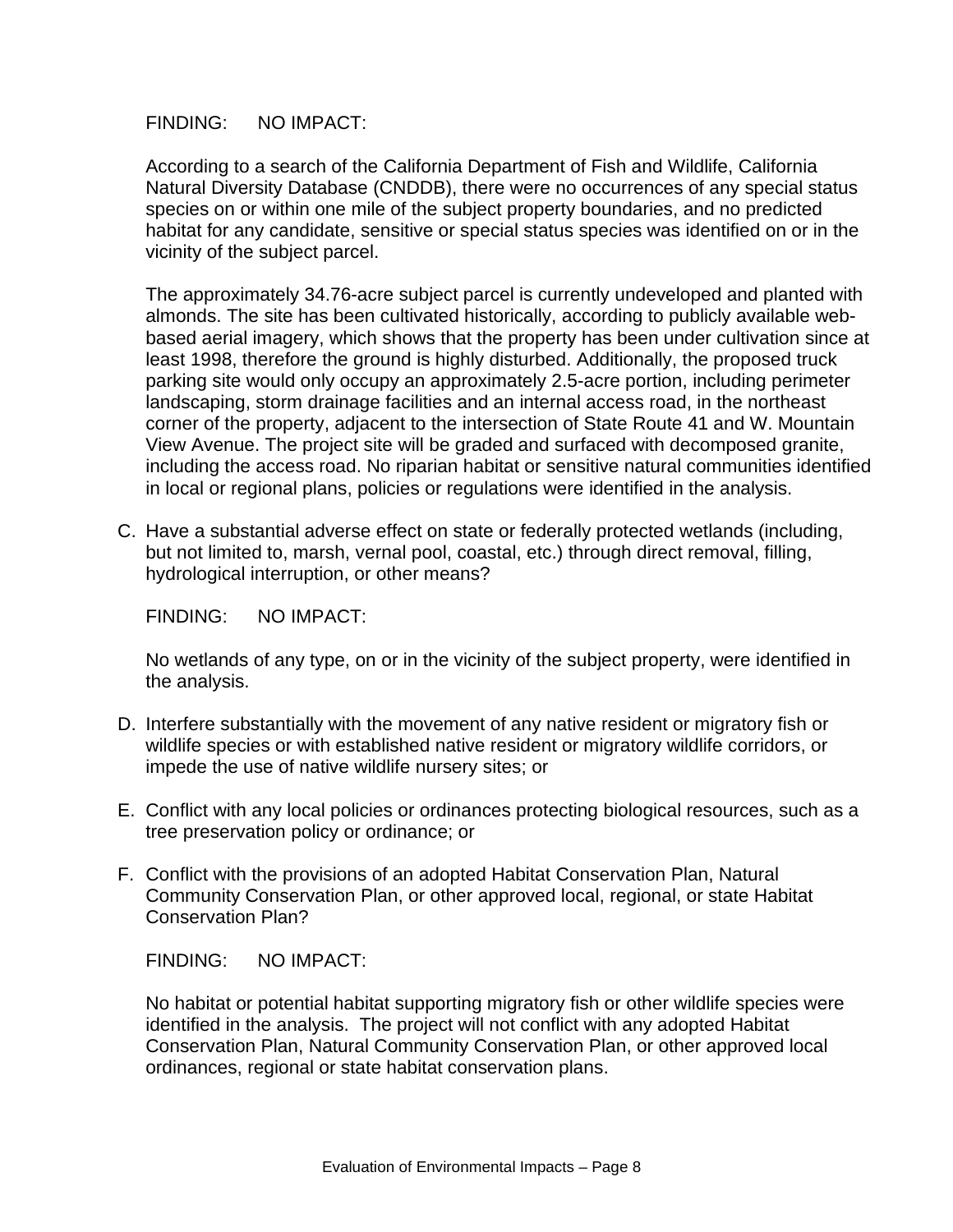## V. CULTURAL RESOURCES

Would the project:

- A. Cause a substantial adverse change in the significance of a historical resource pursuant to Section 15064.5; or
- B. Cause a substantial adverse change in the significance of an archaeological resource pursuant to Section 15064.5; or
- C. Disturb any human remains, including those interred outside of formal cemeteries?

FINDING: NO IMPACT:

The subject parcel is currently undeveloped and contains almond orchards. It is not in an area considered to be archaeologically sensitive. No cultural or historical resources were identified by any reviewing agencies, or in the analysis. This project proposal was routed to local tribal governments who had previously requested to be notified of such projects under Assembly Bill (AB) 52. None of the tribal governments who were notified of this proposal responded or requested consultation on this project. The proposed operation will involve minimal ground disturbance, be confined to the approximately 2.5 acre portion of the subject parcel, and use existing public roadways.

VI. ENERGY

Would the project:

A. Result in potentially significant environmental impact due to wasteful, inefficient, or unnecessary consumption of energy resources, during project construction or operation?

FINDING: LESS THAN SIGNIFICANT IMPACT:

The project entails the storage of trucks and trailers which will be used to transport agricultural products in the local area, within approximately 150 miles of the project site. The proposed project will operate 24 hours per day, 7 days per week, therefore, it is possible that trucks equipped with refrigeration units may sit idling on site at different time during operation. However, it is not anticipated to result in the wasteful or unnecessary consumption of energy resources, causing a significant environmental impact.

Any future construction or demolition will be subject to applicable San Joaquin Valley Air Pollution Control District Rules. A project note will be included requiring the applicant to contact the Air District's Small Business Assistance Office, to determine if an Authority to Construct (ATC) permit is needed.

B. Conflict with or obstruct a state or local plan for renewable energy or energy efficiency?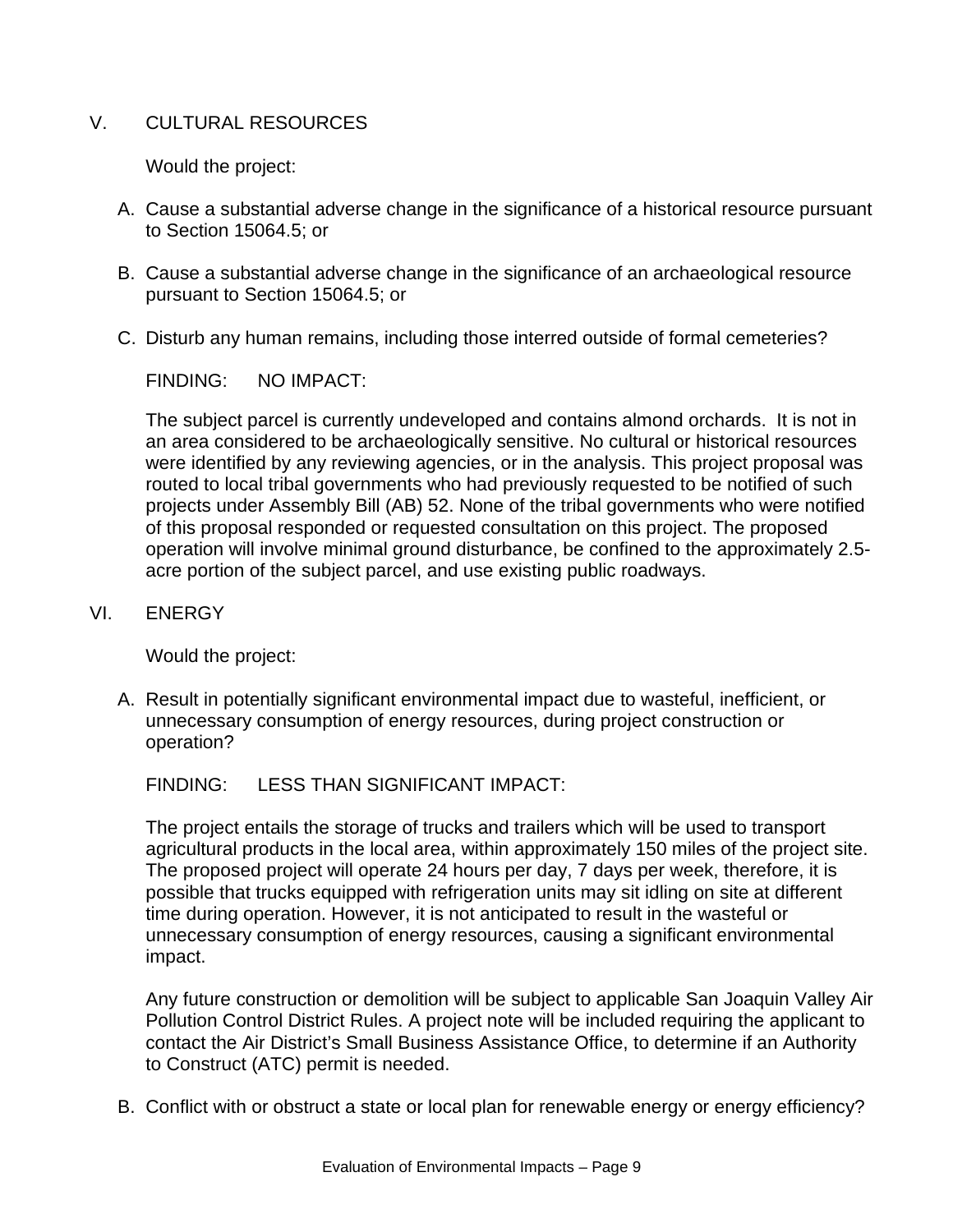No conflicts with state or local plans for renewable energy or energy efficiency relating to this application were identified during staff's analysis or by any reviewing agencies.

VII. GEOLOGY AND SOILS

Would the project:

- A. Directly or indirectly cause potential substantial adverse effects, including the risk of loss, injury, or death involving:
	- 1. Rupture of a known earthquake fault, as delineated on the most recent Alquist-Priolo Earthquake Fault Zoning Map issued by the State Geologist for the area or based on other substantial evidence of a known fault?
	- 2. Strong seismic ground shaking?
	- 3. Seismic-related ground failure, including liquefaction?
	- 4. Landslides?

FINDING: NO IMPACT:

The subject property is not located in an area of prone to strong seismic activity, liquefaction, or landslide as identified by Figures 9-5 and 9-6 and discussed in Chapter 9-3 through 9-8 of the Fresno County General Plan Background Report (FCGPBR).

B. Result in substantial soil erosion or loss of topsoil?

FINDING: NO IMPACT:

The subject property is not located in an area of generalized erosion hazards as identified by Figures 7-3 and 7-4 of the Fresno County General Plan Background Report (FCGPBR).

C. Be located on a geologic unit or soil that is unstable, or that would become unstable as a result of the project, and potentially result in on- or off-site landslide, lateral spreading, subsidence, liquefaction, or collapse?

FINDING: NO IMPACT:

The subject property is not located in a landslide area identified by Figure 9-6 of the Fresno County General Plan Background Report (FCGPBR) or an area prone to lateral spreading, subsidence, liquefaction, or collapse, as identified by Figure 9-5 and discussed in Chapter 9.

D. Be located on expansive soil as defined in Table 18-1-B of the Uniform Building Code (1994), creating substantial direct or indirect risks to life or property?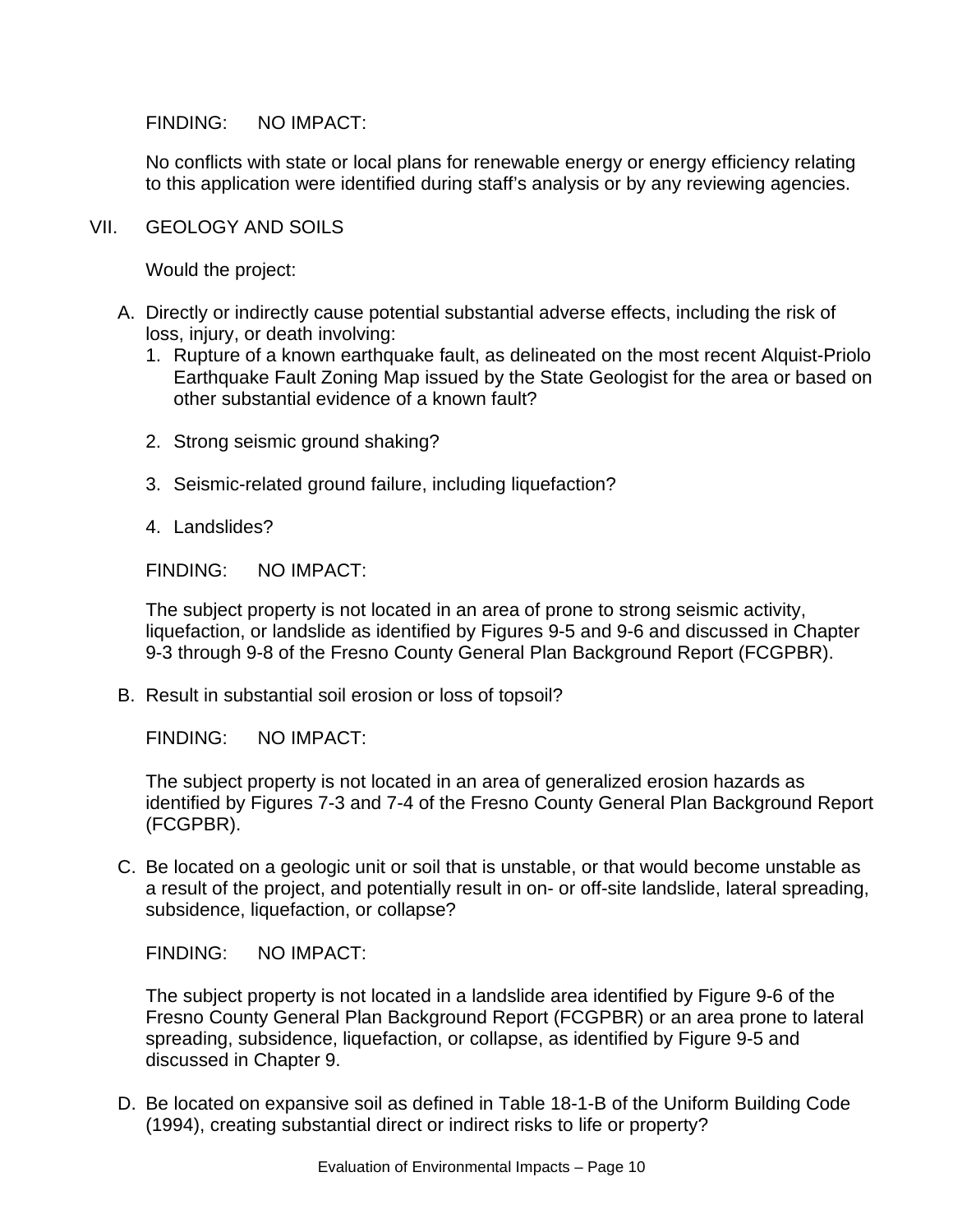The subject property is not located in an area of expansive soils as identified by Figure 7-1 of the Fresno County General Plan Background Report (FCGPBR).

E. Have soils incapable of adequately supporting the use of septic tanks or alternative wastewater disposal systems where sewers are not available for the disposal of wastewater?

FINDING: NO IMPACT:

The project was reviewed by the Fresno County Department of Public Health, Environmental Health Division, which indicated that the subject parcel was able to accommodate the existing sewage and disposal systems and expansion areas meeting the mandatory setbacks and policy requirements of the Fresno County Tier 2 Local Area Management Program (LAMP), onsite wastewater treatment systems (OWTS) policy and California Plumbing Code.

F. Directly or indirectly destroy a unique paleontological resource or site or unique geologic feature?

FINDING: NO IMPACT:

The subject property is located in an area that has historically been utilized for farming, and no unique geologic features or paleontological resources were identified by any reviewing agencies, or by staff during the analysis.

VIII. GREENHOUSE GAS EMISSIONS

Would the project:

- A. Generate greenhouse gas emissions, either directly or indirectly, that may have a significant impact on the environment; or
- B. Conflict with an applicable plan, policy or regulation adopted for the purpose of reducing the emissions of greenhouse gases?

FINDING: LESS THAN SIGNIFICANT IMPACT:

The effects of project specific GHG emissions are cumulative, and unless appropriately reduced or mitigated, their incremental contribution to global warming could be considered significant. Valley land use agencies adopting this guidance as policy for addressing GHG impacts, and acting as lead agency under CEQA, will require all new projects with increased GHG emissions to implement performance-based standards, or otherwise demonstrate that project specific GHG emissions have been reduced or mitigated by at least 29 percent, including GHG emission reductions achieved since the 2002-2004 baseline period. Projects achieving at least a 29 percent emissions reduction compared to BAU, would be determined to have a less than significant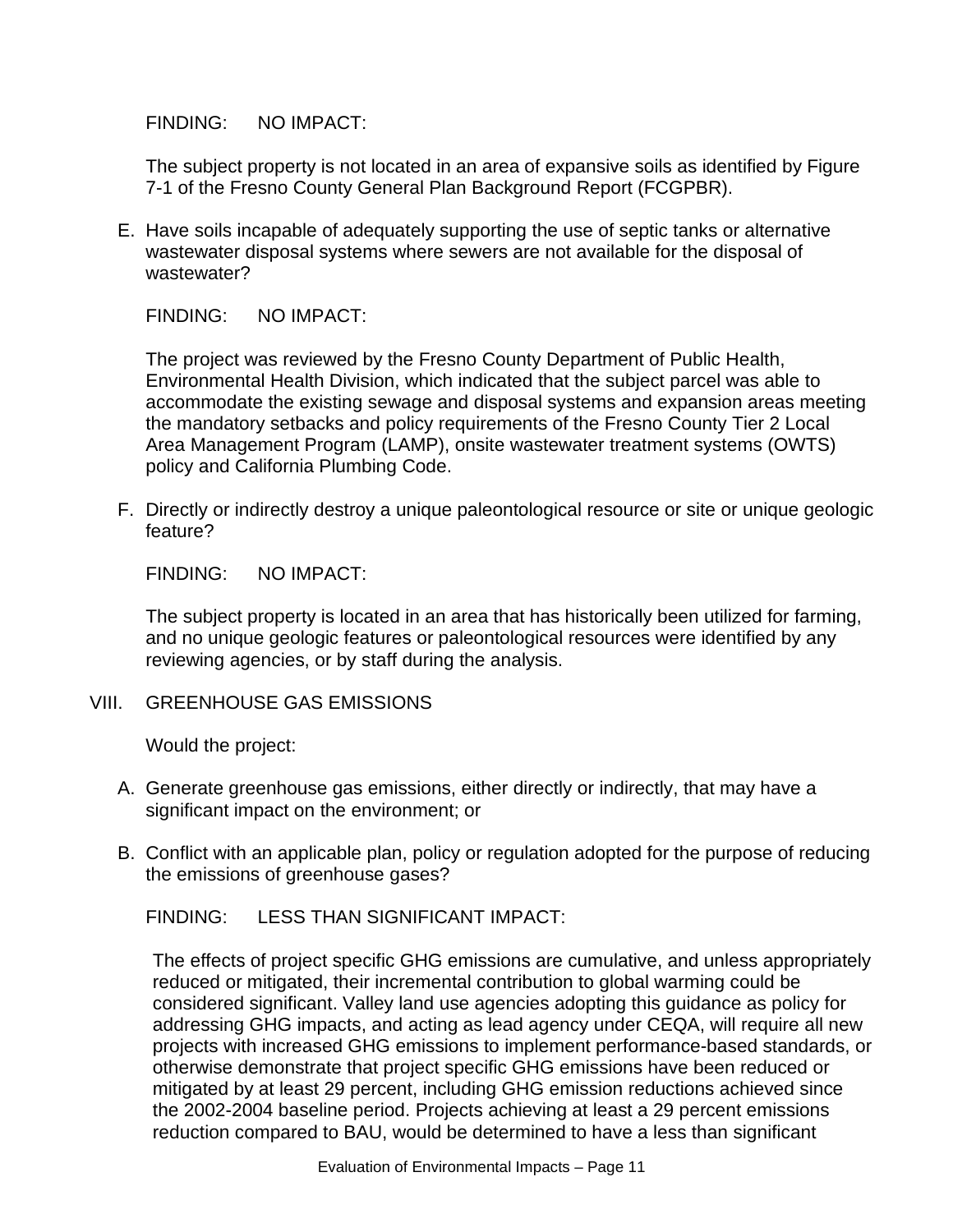individual and cumulative impact. Projects complying with an approved GHG emission reduction plan or GHG mitigation program which avoids or substantially reduces GHG emissions with the geographic area in which the project is located would be determined to have a less than significant individual and cumulative impact for GHG emissions. Projects implementing Best Performance Standards (BPS) would not require quantification of project specific quantification of project specific GHG emissions. Project not implementing BPS would require quantification of project specific GHG emissions and demonstration that project specific GHG emissions would be reduced or mitigated by at least 29 percent compared to Business as Usual (BAU). The Air Quality and GHG Memo, discussed under Section III above, sought to determine if greenhouse gas emissions (GHG's) generated by the operation of the project facility would result in significant impacts to and whether it would be consistent with State mandated greenhouse gas reduction goals. The GHG's analyzed are those defined by California Assembly Bill (AB) 32. The following paragraphs summarize the background data and findings of the Air Quality and GHG Memo. The analysis concluded that the project's impacts would be less than significant as they pertain to the relevant questions under this Section of the CEQA checklist. The analysis determined that the project would not generate direct or indirect greenhouse gas emissions that would result in a significant impact on the environment, nor conflict with any applicable plan, policy or regulation of an agency adopted to reduce the emissions of greenhouse gases.

#### VIII. HAZARDS AND HAZARDOUS MATERIALS

Would the project:

- A. Create a significant hazard to the public or the environment through the routine transport, use, or disposal of hazardous materials; or
- B. Create a significant hazard to the public or the environment through reasonably foreseeable upset and accident conditions involving the release of hazardous materials into the environment?

FINDING: LESS THAN SIGNIFICANT IMPACT:

The project was reviewed by the Fresno County Department of Public Health, Environmental Health Division, which indicated that the proposed operation will be subject to the following requirements: Facilities proposing to use and or store hazardous wastes shall meet the requirements set forth in the California Health and Safety Code (HSC), and the California Code of Regulations (CCR). Any business that handles a hazardous material or hazardous waste may be required to submit a Hazardous Materials Business Plan pursuant to the Health and Safety Code.

C. Emit hazardous emissions or handle hazardous or acutely hazardous materials, substances, or waste within one-quarter mile of an existing or proposed school?

FINDING: NO IMPACT: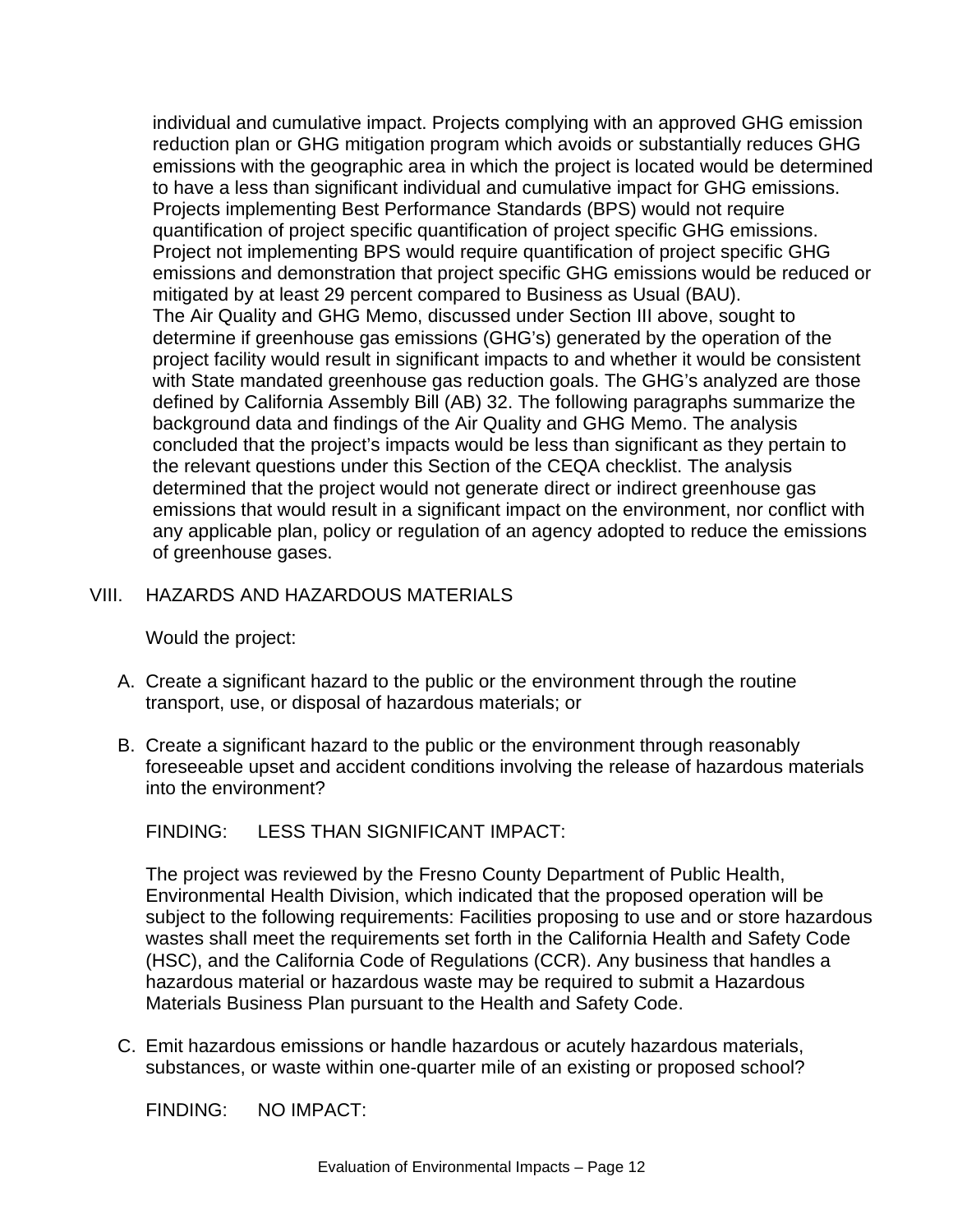The subject property is not located on or near a hazardous materials site as identified by the EPA NEPAssist Enviro-Mapper tool, nor located within one-quarter mile of an existing school. No data regarding proposed school sites in the project vicinity was available.

D. Be located on a site which is included on a list of hazardous materials sites compiled pursuant to Government Code Section 65962.5 and, as a result, would it create a significant hazard to the public or the environment?

FINDING: NO IMPACT:

The subject property is not located on or near a hazardous materials site nor located within one-quarter mile of an existing or proposed school. The proposed operation is not anticipated to generate hazardous emissions or involve the handling of acutely hazardous materials substances or waste; nor is it anticipated to create a significant hazard to the public or the environment.

E. For a project located within an airport land use plan or, where such a plan has not been adopted, within two miles of a public airport or public use airport, would the project result in a safety hazard or excessive noise for people residing or working in the project area?

FINDING: NO IMPACT:

The subject property is not located within an airport land use plan area or within two miles of a public airport or private airstrip, and therefore will not result in a safety hazard or excessive noise for people residing or working in the project area.

- F. Impair implementation of or physically interfere with an adopted emergency response plan or emergency evacuation plan; or
- G. Expose people or structures, either directly or indirectly, to a significant risk of loss, injury or death involving wildland fires?

FINDING: NO IMPACT:

The proposed operation is not anticipated to impair implementation of or physically interfere with an adopted emergency response plan or emergency evacuation plan. Additionally, the subject property is not located within a Wildland Fire Area and will therefore not expose people or structures to wildland fire risk.

X. HYDROLOGY AND WATER QUALITY

Would the project:

A. Violate any water quality standards or waste discharge requirements or otherwise substantially degrade surface or ground water quality?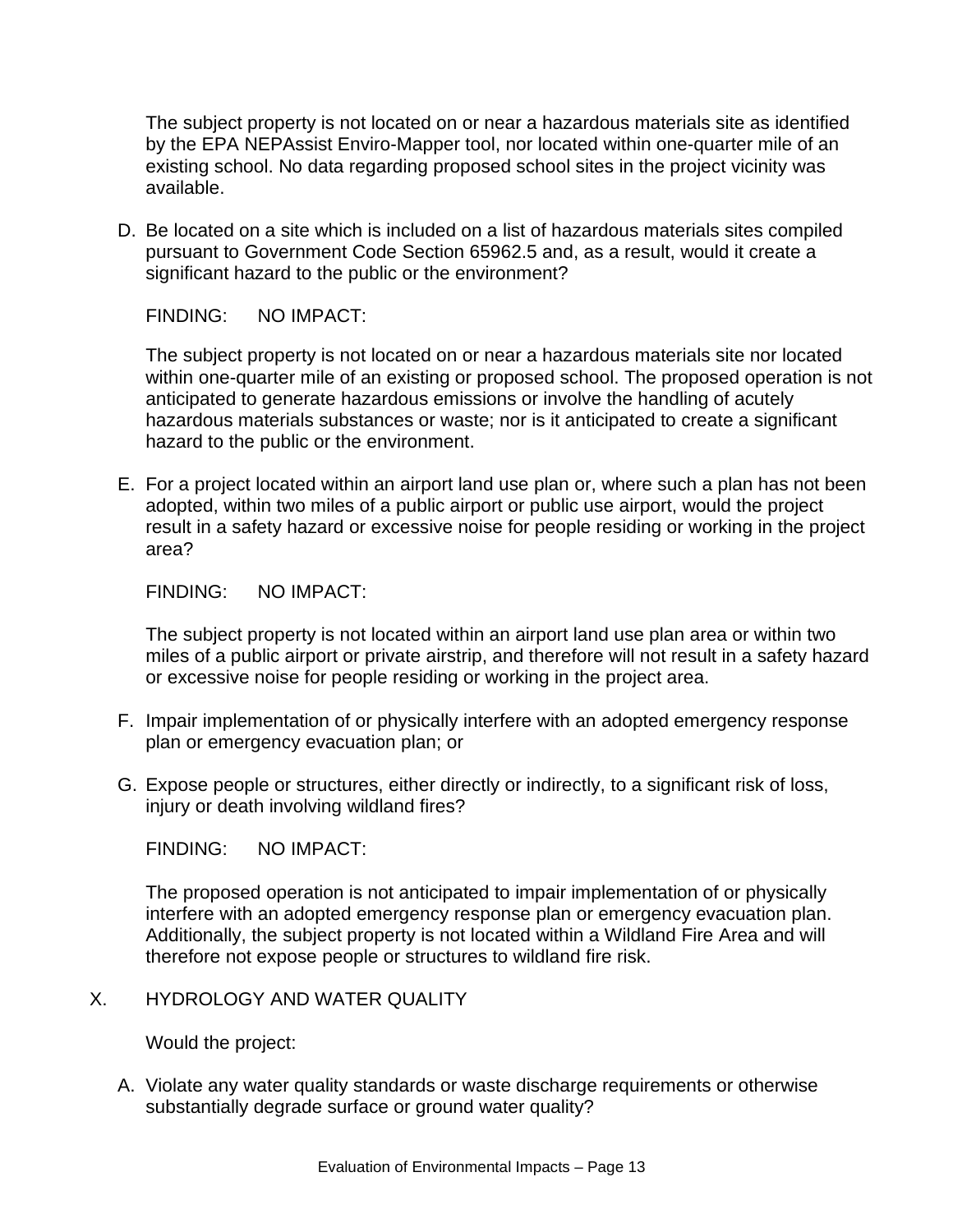The proposed operation is not anticipated to violate any waste discharge requirements, violate any water quality standards or otherwise degrade surface or ground water. Water use for the proposed operation will be provided by an on-site domestic water well.

B. Substantially decrease groundwater supplies or interfere substantially with groundwater recharge such that the project may impede sustainable groundwater management of the basin?

FINDING: NO IMPACT:

The proposed operation is not anticipated to substantially deplete groundwater supplies or interfere with groundwater recharge or impeded sustainable groundwater management of the basin. This application was reviewed by the Fresno County Department of Public Works and Planning, Water and Natural Resources Division, which did not express any concerns related to water use. According to the Applicant's operational statement, the proposed operation will use an estimated 20 gallons per day, based on a 7 day per week operation.

- C. Substantially alter the existing drainage pattern of the site or area, including through the alteration of the course of a stream or river or through the addition of impervious surfaces, in a manner which would result in substantial erosion or siltation on or off site?
	- 1. Result in substantial erosion or siltation on- or off-site;
	- 2. Substantially increase the rate or amount of surface runoff in a manner which would result in flooding on- or offsite?
	- 3. Create or contribute runoff water which would exceed the capacity of existing or planned storm water drainage systems or provide substantial additional sources of polluted runoff; or
	- 4. Impede or redirect flood flows?

FINDING:NO IMPACT:

According to a review of the U.S. Fish and Wildlife Service, National Wetlands Inventory mapper, there are no existing natural drainage channels adjacent to or running through the parcel. A grading permit or grading voucher will be required for any proposed grading, or any grading that has been done without a permit.

The project site includes a 50-foot by 82-foot (4,250 square-foot) storm drainage basin near the southwest corner of the truck parking area, which will be surfaced with decomposed granite which will not result in any new impervious surface on the site that would increase storm water runoff. Additionally, an engineered grading and drainage plan will be required to show how additional storm water runoff will be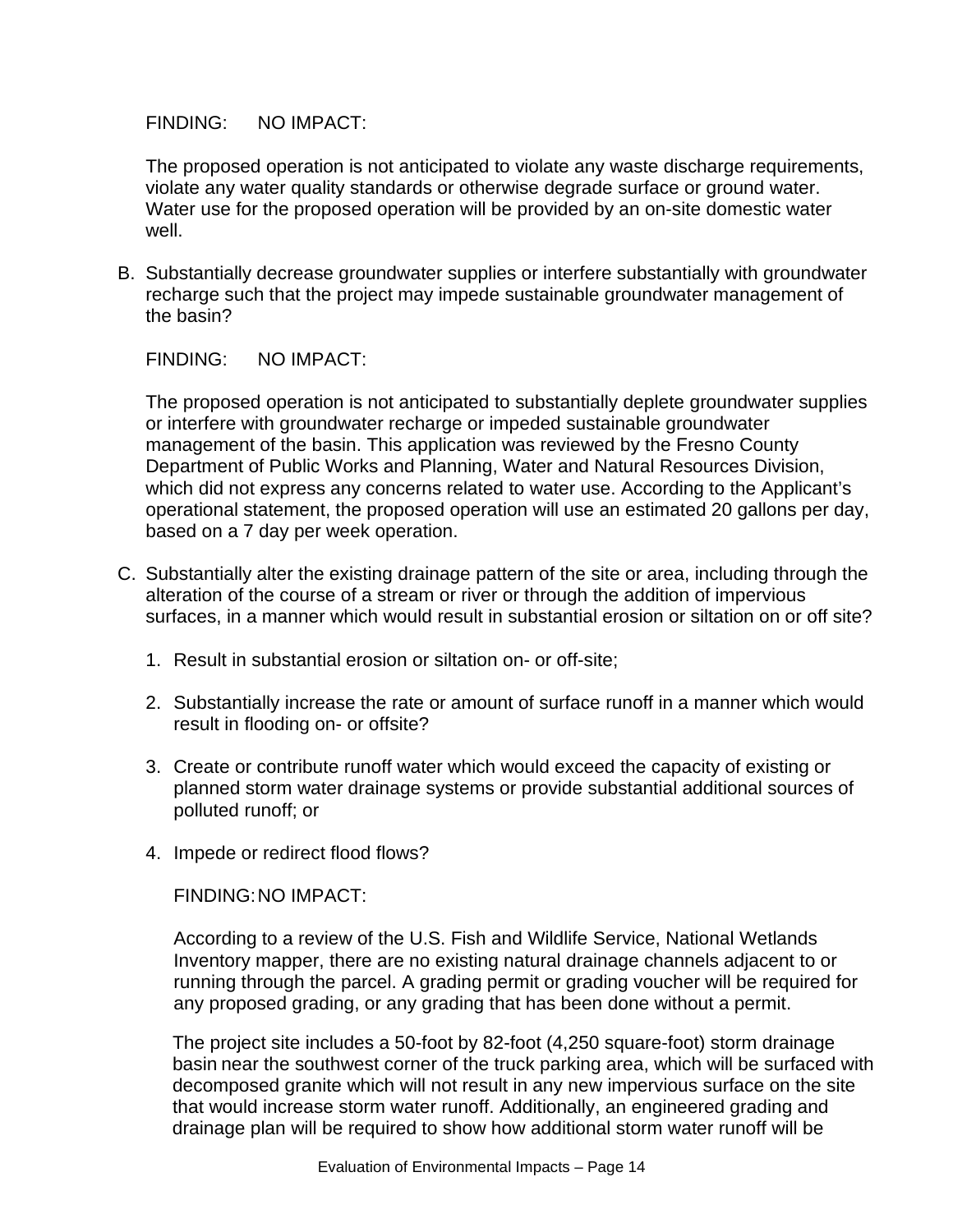conveyed to the proposed drainage basin and elsewhere on the site, without adversely impacting adjacent properties.

Due to the limited size of the approximately 2.5-acre project site and absence of any streams or waterways traversing the property, no impacts to drainage patterns, alteration of watercourses, substantial erosion, or siltation is anticipated.

D. In flood hazard, tsunami, or seiche zones, risk release of pollutants due to project inundation?

FINDING: NO IMPACT:

According to FEMA FIRM Panel 2625H, the subject property is not located is not subject to flooding from the 100-year (one percent chance) storm event, nor located in an area prone to tsunami or seiche.

E. Conflict with or obstruct implementation of a water quality control plan or sustainable groundwater management plan?

FINDING: NO IMPACT:

The proposed operation is not anticipated to obstruct implementation of any water quality control plan or sustainable ground water management plan.

XI. LAND USE AND PLANNING

Would the project:

- A. Physically divide an established community; or
- B. Cause a significant environmental impact due to a conflict with any land use plan, policy, or regulation adopted for the purpose of avoiding or mitigating an environmental effect?

FINDING: NO IMPACT:

The project proposes to authorize an existing operation consisting of the maintenance and storage of trucks and trailers exclusively dedicated to the transportation of agriculturally related products and equipment. The subject property is located in an agricultural area dominated by large farming parcels and sparse residential development. The proposed operational will not divide and established community, or conflict with any land use plan, policy, or regulation, nor conflict with any applicable habitat conservation or natural community conservation plan.

#### XII. MINERAL RESOURCES

Would the project: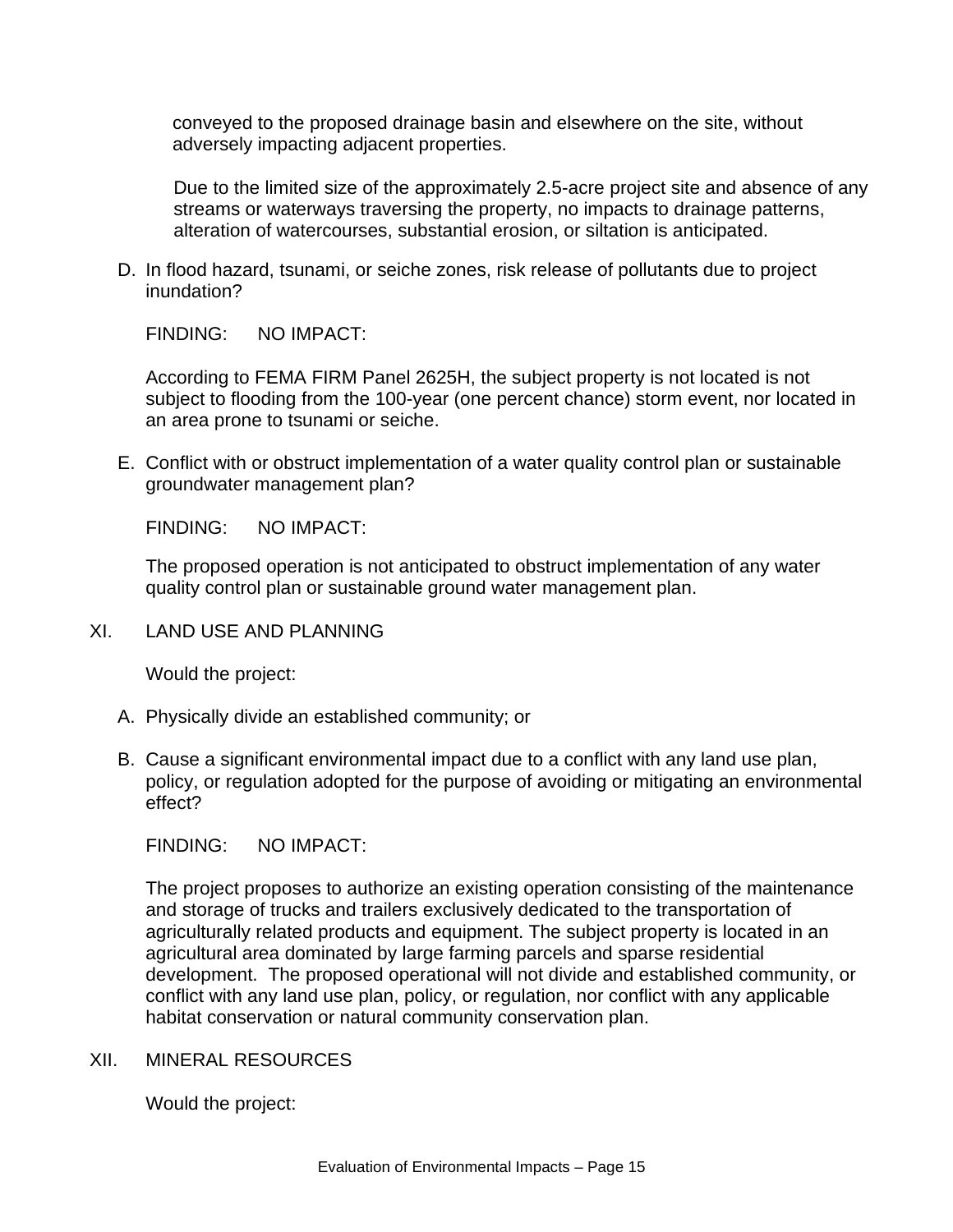- A. Result in the loss of availability of a known mineral resource that would be of value to the region and the residents of the state; or
- B. Result in the loss of availability of a locally important mineral resource recovery site delineated on a local General Plan, Specific Plan or other land use plan?

The subject parcel is not located in an area of known mineral resources per Figures 7-7 through 7-11 of the Fresno County General Plan Background Report.

XIII. NOISE

Would the project result in:

A. Generation of a substantial temporary or permanent increase in ambient noise levels in the vicinity of the project in excess of standards established in the local general plan or noise ordinance, or applicable standards of other agencies?

FINDING: LESS THAN SIGNIFICANT IMPACT:

The proposed operation may include the use of refrigerated trailer(s) and thus have the potential for ambient noise generation. However, the number of trucks will be limited to a maximum of 32, consistent with the applicant's submitted site plan and operational statement, and a Condition of Approval will be included, requiring that any trucks equipped with refrigeration units parked at the site, be limited to interior areas of the site away from neighboring property. It should be noted the project site is easterly adjacent to an existing gas station and convenience market where increased ambient noise levels resulting from idling trucks and passenger vehicles is expected. The project is located at least 200 feet away from the nearest residence, and the proposed operation of the truck and trailer parking facility will be subject to the applicable requirements of Fresno County Ordinance Code Chapter 8.40, Noise Ordinance.

B. Generation of excessive ground-borne vibration or ground-borne noise levels?

FINDING: LESS THAN SIGNIFICANT IMPACT:

The proposed operation would include up to 25 round trip truck trips per day leaving from and returning to the site. The truck trips have the potential to generate some ground-borne vibration; however, given the limited number of trips anticipated, the operation will not generate an excessive amount of ground-borne vibration or noise. The proposed operation will be subject to Chapter 8.40 of the Fresno County Ordinance Code.

C. For a project located within the vicinity of a private airstrip or an airport land use plan or, where such a plan has not been adopted, within two miles of a public airport or public use airport, would the project expose people residing or working in the project area to excessive noise levels?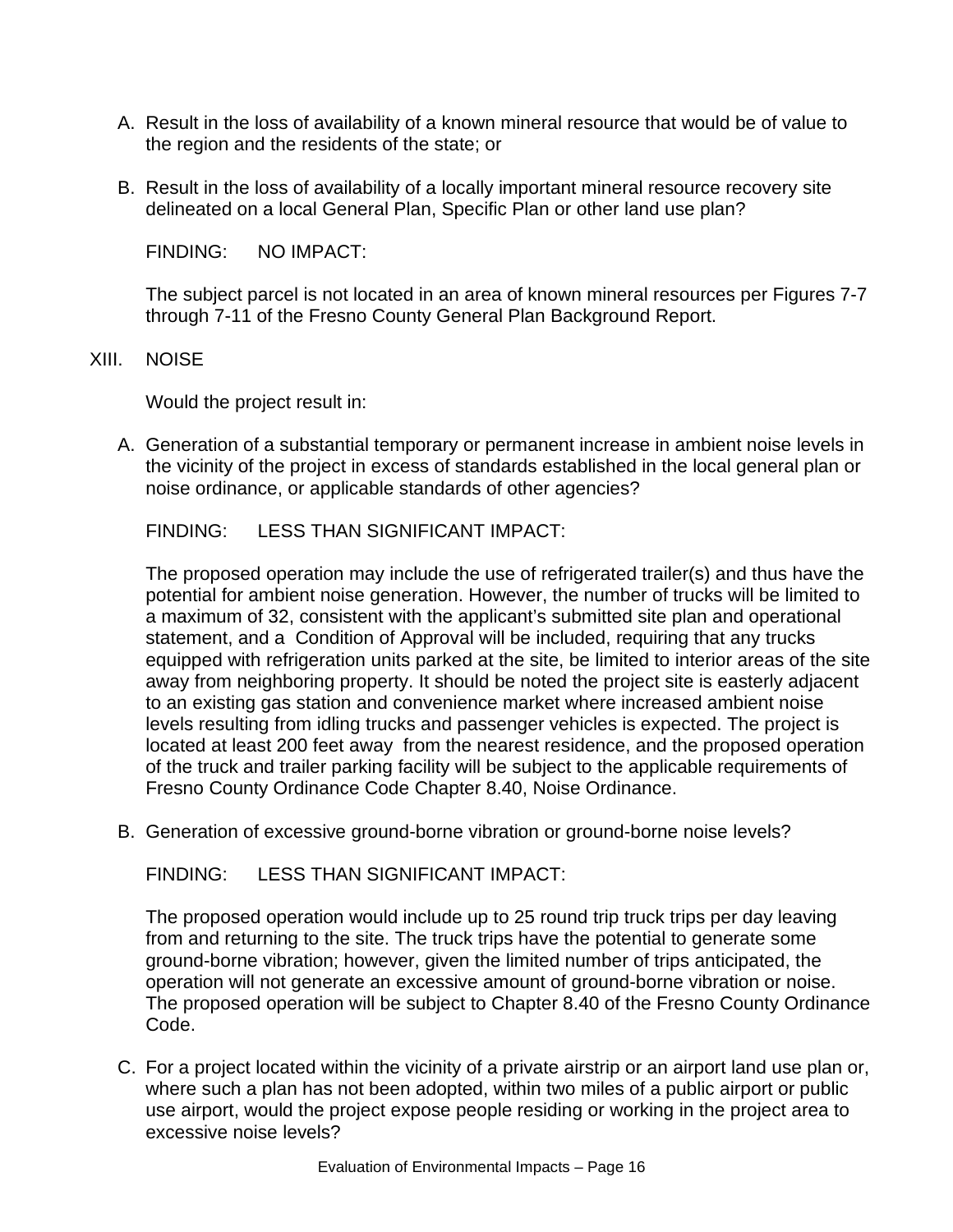The project site is not located within two miles of a private airstrip or airport or within the vicinity of an airport land use plan.

XIV. POPULATION AND HOUSING

Would the project:

- A. Induce substantial unplanned population growth in an area, either directly (for example, by proposing new homes and businesses) or indirectly (for example, through extension of roads or other infrastructure); or
- B. Displace substantial numbers of existing people or housing, necessitating the construction of replacement housing elsewhere?

FINDING: NO IMPACT:

Due to the limited size of the project site and small scale of the operation, this proposal is not anticipated to create substantial job growth in the area and is unlikely to induce substantial population growth. No people or existing housing will be displaced as a result of the proposed operation.

XV. PUBLIC SERVICES

Would the project:

- A. Result in substantial adverse physical impacts associated with the provision of new or physically altered governmental facilities, or the need for new or physically altered governmental facilities, the construction of which could cause significant environmental impacts, in order to maintain acceptable service ratios, response times or other performance objectives for any of the public services?
	- 1. Fire protection;
	- 2. Police protection;
	- 3. Schools;
	- 4. Parks; or
	- 5. Other public facilities?

FINDING: NO IMPACT:

No adverse impacts to the provision of new or physically altered public facilities are anticipated with this application. This application was reviewed by the Fresno County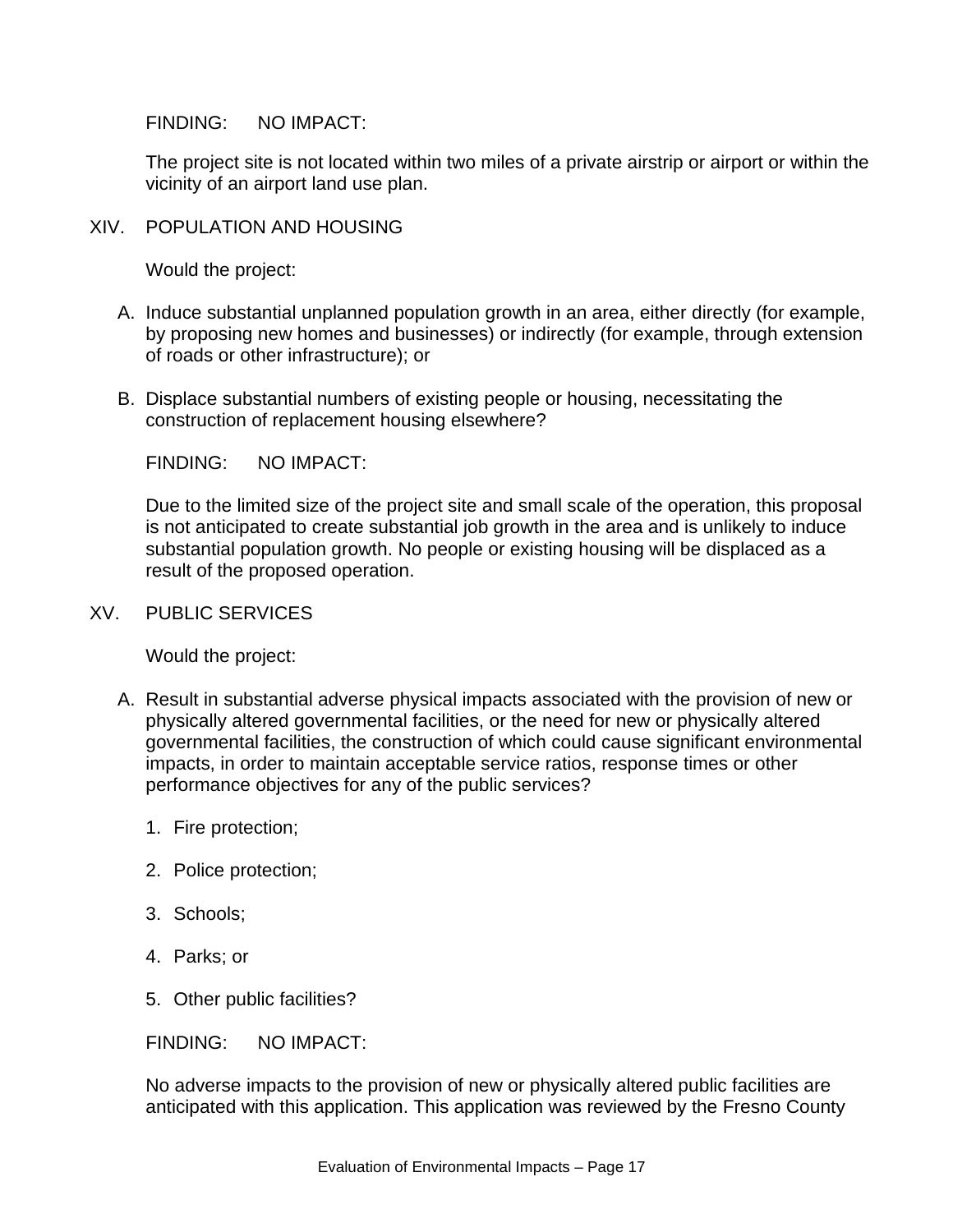Sheriff's Department and the Fresno County Fire Protection District/CALFIRE. Neither agency expressed any concerns with the proposed operation.

XVI. RECREATION

Would the project:

- A. Increase the use of existing neighborhood and regional parks or other recreational facilities such that substantial physical deterioration of the facility would occur or be accelerated; or
- B. Include recreational facilities or require the construction or expansion of recreational facilities, which might have an adverse physical effect on the environment?

FINDING: NO IMPACT:

The subject proposal is not anticipated to increase the use of any existing parks or other recreational facilities, nor require the construction or expansion of any recreational facilities.

XVI. TRANSPORTATION

Would the project:

A. Conflict with a program, plan, ordinance or policy addressing the circulation system, including transit, roadway, bicycle and pedestrian facilities?

FINDING: NO IMPACT:

The proposed operation will not conflict with any existing program, plan or policy addressing the circulation system including transit, roadway, bicycle, and pedestrian facilities.

B. Would the project conflict or be inconsistent with CEQA Guidelines section 15064.3, subdivision (b)?

FINDING: LESS THAN SIGNIFICANT IMPACT:

According to the trip generation contained in the VMT analysis, the proposed project would generate approximately 25 (12.5 one way) average daily trips per day. The Trip Generation Analysis cites guidance published by the State of California Office of Planning and Research (OPR), which indicates that, absent any substantial evidence indicating that a project would generate a potentially significant level of Vehicle Miles Traveled (VMT), inconsistency with a Sustainable Communities strategy (SCS) or general plan; projects generating fewer than 110 trips per day, generally may be presumed to cause a less than significant transportation impact. A VMT analysis was prepared for the project by Precision Civil Engineering, Inc. dated November 24,2021. The VMT analysis estimated that the project would add approximately 25 average daily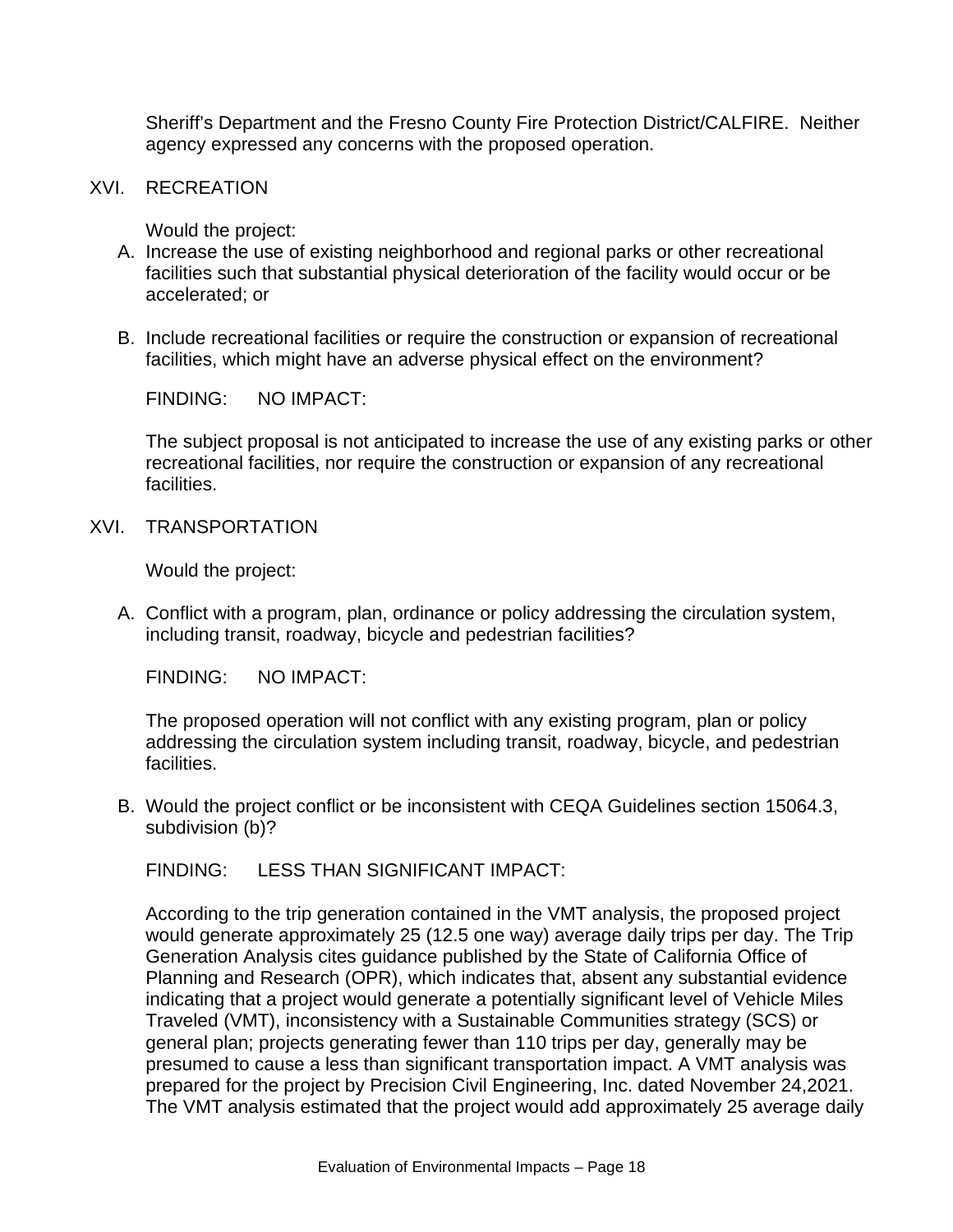trips, which is well below the 110-trip threshold established by the State. As such, the proposed project would have a less than significant impact on VMT.

C. Substantially increase hazards due to a geometric design feature (*e.g.*, sharp curves or dangerous intersections) or incompatible uses (*e.g.*, farm equipment)?

FINDING: NO IMPACT:

This application proposes to allow an agriculturally related trucking operation on the subject property, which is located at the intersection of a County-maintained Road and a State Highway; S. Elm Avenue and W. Mountain View Avenue. There are currently two unimproved driveways on the property, one accessing E. Mountain View Avenue and one accessing S. Elm Avenue, providing ingress and egress. Due to the existing of State right-of-way along a portion of E. Mountain View, the project will be required to take access via the driveway on to S. Elm, located approximately 550 feet south of its intersection with E. Mountain View. The first 100 feet of the driveway must be surfaced to control dust and track out onto the road and given the limited number of new traffic trips projected by the proposed project and given that there are no modifications to the existing roadways nor the addition of any new structures or incompatible uses proposed with this application that would increase hazards to traffic on the abutting roadways. There will be no impacts which would substantially increase hazards to traffic.

D. Result in inadequate emergency access?

FINDING: LESS THAN SIGNIFICANT IMPACT:

The proposed operation will be subject to California Code of Regulations Title 24-Fire Code, which will address emergency access requirements.

#### XVIII. TRIBAL CULTURAL RESOURCES

Would the project:

- A. Cause a substantial adverse change in the significance of a tribal cultural resource, defined in Public Resources Code Section 21074 as either a site, feature, place, cultural landscape that is geographically defined in terms of the size and scope of the landscape, sacred place, or object with cultural value to a California Native American tribe, and that is:
	- 1. Listed or eligible for listing in the California Register of Historical Resources, or in a local register of historical resources as defined in Public Resources Code Section 5020.1(k); or
	- 2. A resource determined by the lead agency, in its discretion and supported by substantial evidence, to be significant pursuant to criteria set forth in subdivision (c) of Public Resources Code Section 5024.1? (In applying the criteria set forth in subdivision (c) of Public Resource Code Section 5024.1, the lead agency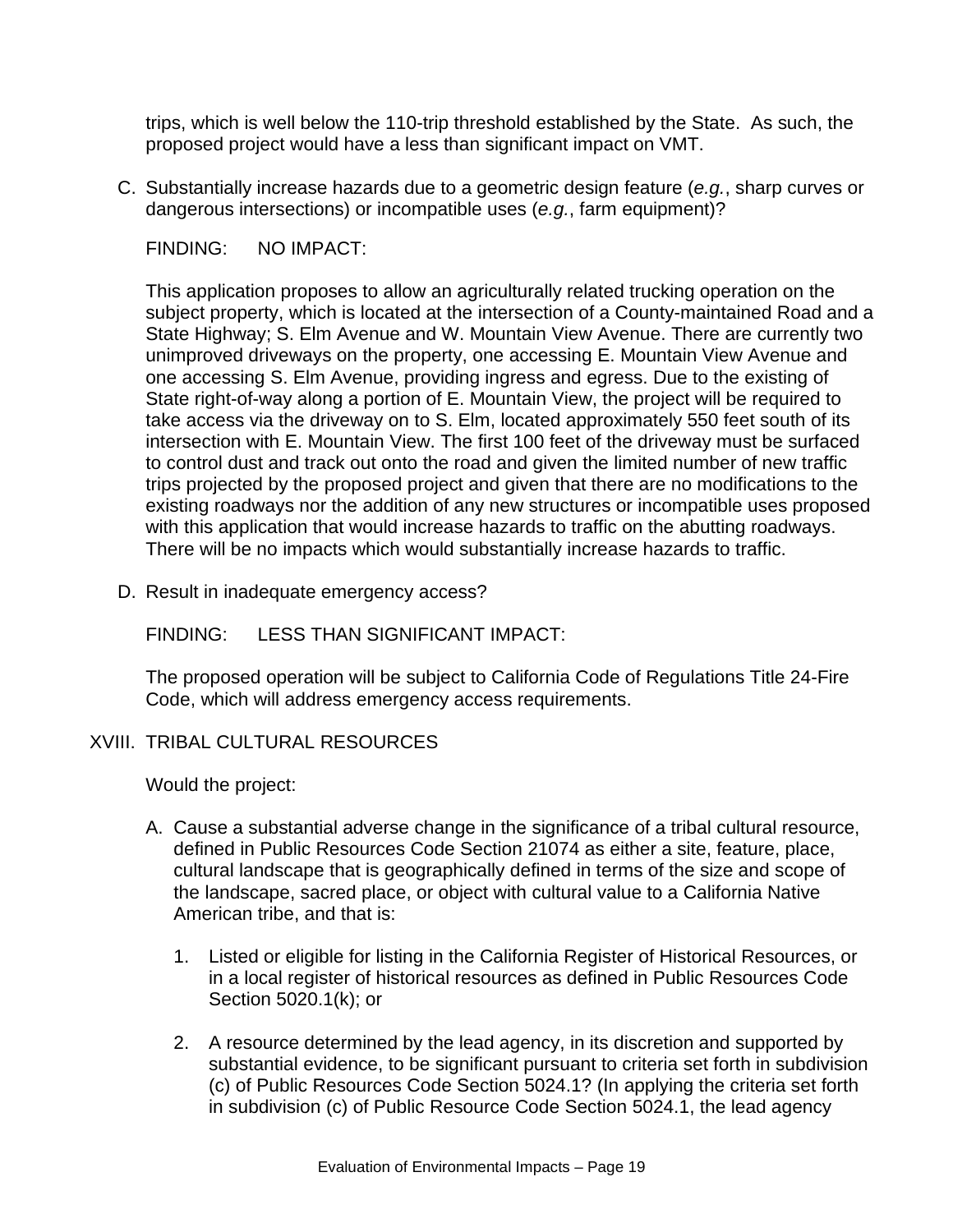shall consider the significance of the resource to a California Native American tribe.)

#### FINDING: NO IMPACT:

The subject parcel is surrounded by larger actively farmed parcels and not in an area considered to be archaeologically sensitive. None of the local tribal governments who were notified of this project, expressed interest in consultation on this project or identified any cultural or tribal cultural resources on the subject parcel or in the vicinity of the subject parcel. Additionally, the proposed operation will be confined to the approximately 34.76-acre site.

The proposed operation will utilize County maintained roads serving the subject property and surrounding area. There is no ground disturbance proposed with this application, as such, no impacts to historical, archaeological or tribal cultural resources is anticipated.

### XIX. UTILITIES AND SERVICE SYSTEMS

Would the project:

A. Require or result in the relocation or construction of new or expanded water, wastewater treatment or storm water drainage, electric power, natural gas, or telecommunications facilities, the construction or relocation of which could cause significant environmental effects?

FINDING: NO IMPACT:

The subject property contains a residential septic system to serve the existing singlefamily dwelling. The proposed operation will not require or result in the relocation or construction of new or expanded water, wastewater treatment or storm water drainage, electric power, natural gas, or telecommunications facilities.

B. Have sufficient water supplies available to serve the project and reasonably foreseeable future development during normal, dry and multiple dry years?

FINDING: NO IMPACT:

According to the Applicant's operational statement, the project will use approximately 20 gallons per day, including domestic use, and landscape irrigation supplied by the existing on site well. The project was reviewed by the Water and Natural Resources Division which did not express any concerns with water supply. The subject parcel is not located in an area of the County, identified as being water short.

C. Result in a determination by the wastewater treatment provider which serves or may serve the project that it has adequate capacity to serve the project's projected demand in addition to the provider's existing commitments?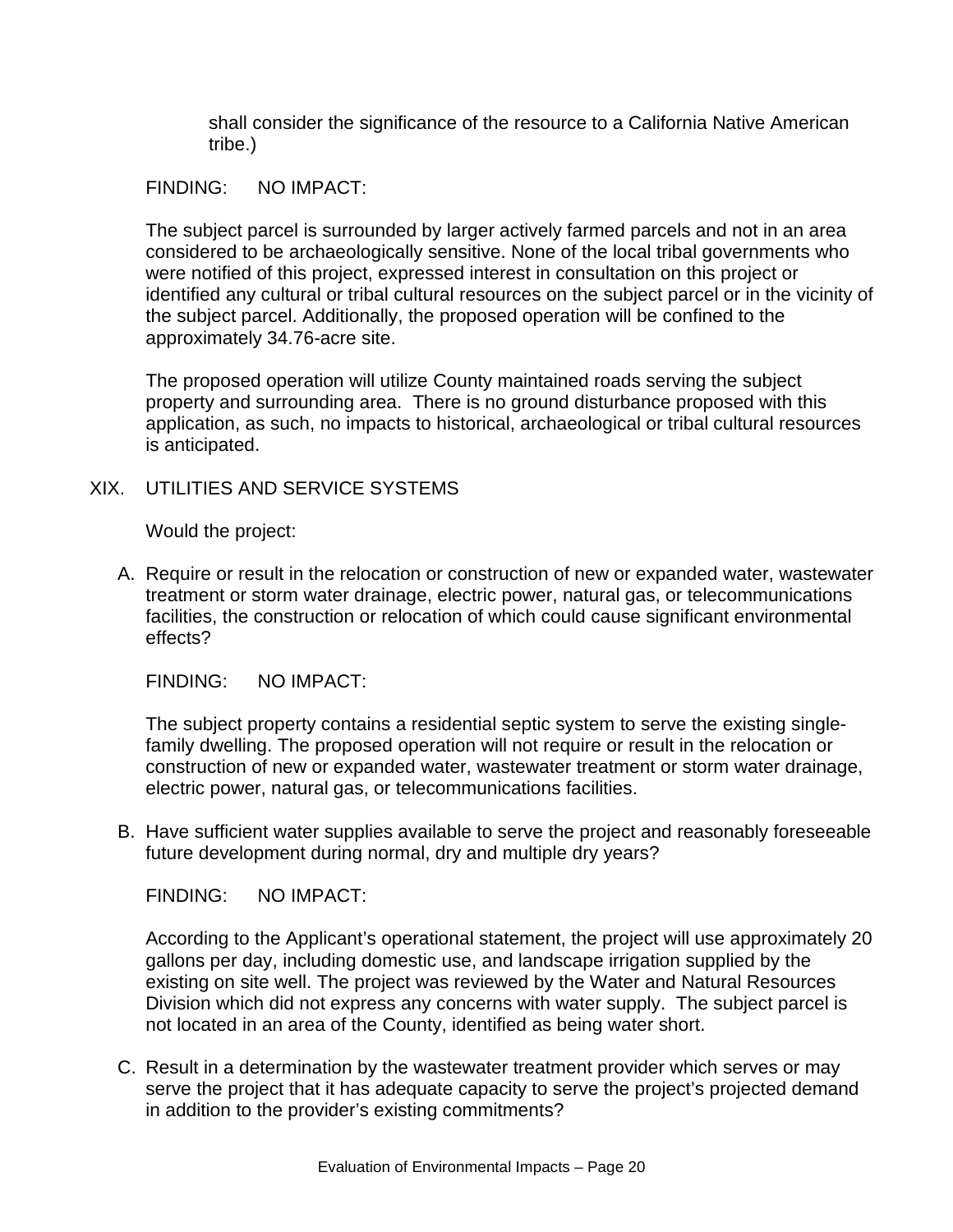According to the Applicant's operational statement the project will not be served by a wastewater treatment provider. There is a septic system on the property, however the operation does no propose any septic use.

- D. Generate solid waste in excess of State or local standards, or in excess of the capacity of local infrastructure, or otherwise impair the attainment of solid waste reduction goals; or
- E. Comply with federal, state, and local management and reduction statutes and regulations related to solid waste?

FINDING: LESS THAN SIGNIFICANT IMPACT:

According to the Applicant's operational statement, the proposed operation will not generate a substantial quantity of solid waste; the amount of solid waste is anticipated to be approximately one-half cubic yard per month. Waste tires are picked up by an outside hauler on an as-needed basis.

XX. WILDFIRE

If located in or near state responsibility areas or lands classified as very high fire hazard severity zones, would the project:

- A. Substantially impair an adopted emergency response plan or emergency evacuation plan, or telecommunications facilities, the construction or relocation of which could cause significant environmental effects; or
- B. Due to slope, prevailing winds, and other factors, exacerbate wildfire risks, and thereby expose project occupants to pollutant concentrations from a wildfire or the uncontrolled spread of a wildfire; or
- C. Require the installation or maintenance of associated infrastructure (such as roads, fuel breaks, emergency water sources, power lines or other utilities) that may exacerbate fire risk or that may result in temporary or ongoing impacts to the environment; or
- D. Expose people or structures to significant risks, including downslope or downstream flooding or landslides, as a result of runoff, post-fire slope instability, or drainage changes?

FINDING: NO IMPACT:

The subject parcel is not located in a wildland fire area or State Responsibility Area classified as a high fire hazard severity zone.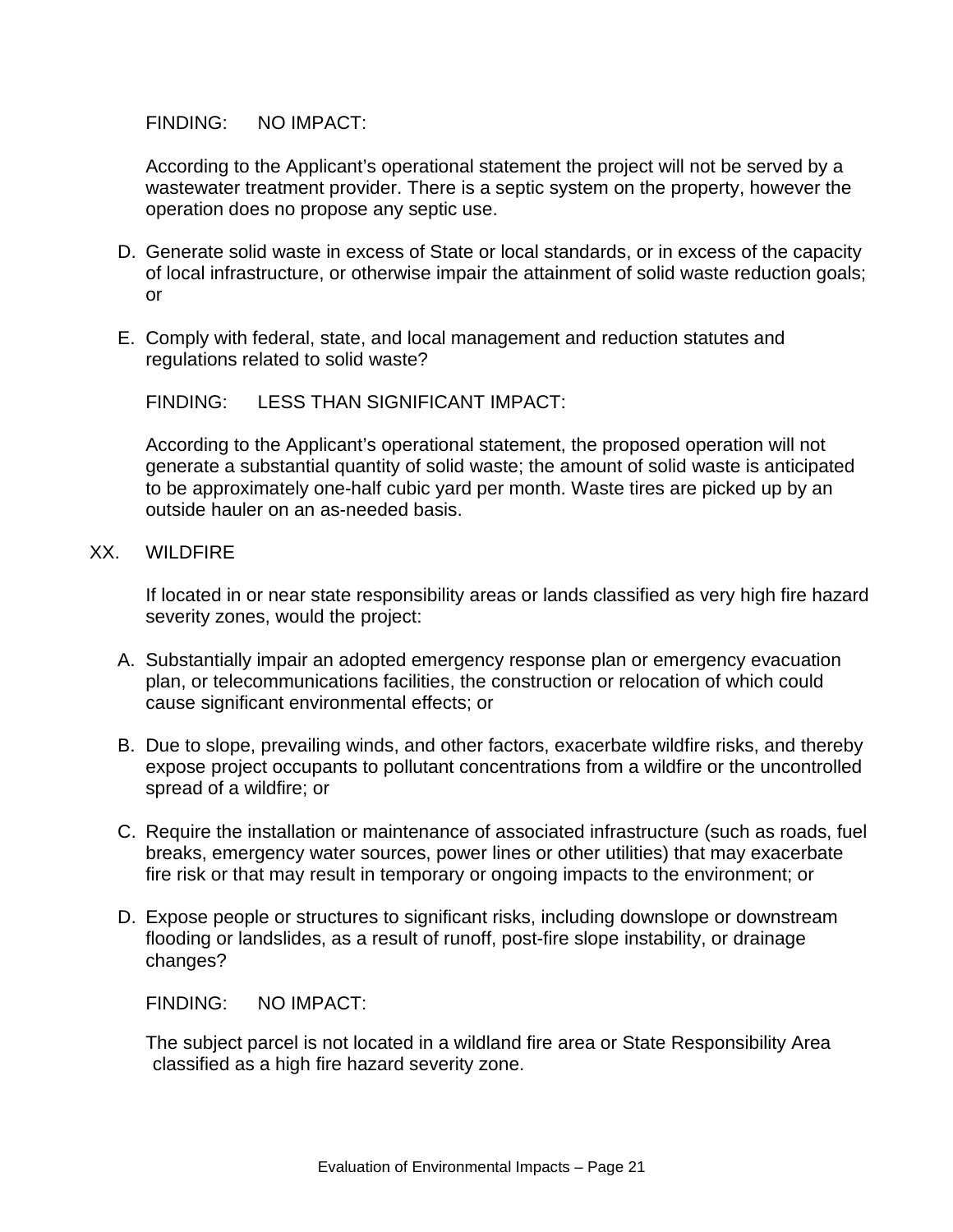#### XXI. MANDATORY FINDINGS OF SIGNIFICANCE

Would the project:

A. Have the potential to substantially degrade the quality of the environment, substantially reduce the habitat of a fish or wildlife species, cause a fish or wildlife population to drop below self-sustaining levels, threaten to eliminate a plant or animal community, substantially reduce the number or restrict the range of a rare or endangered plant or animal or eliminate important examples of the major periods of California history or prehistory?

FINDING: NO IMPACT:

No impacts to biological or historical resources were identified in the analysis or by any reviewing agencies or departments.

B. Have impacts that are individually limited, but cumulatively considerable ("cumulatively considerable" means that the incremental effects of a project are considerable when viewed in connection with the effects of past projects, the effects of other current projects, and the effects of probable future projects)?

FINDING: LESS THAN SIGNIFICANT IMPACT WITH MITIGATION INCORPORATED:

No cumulatively considerable impacts were identified in the analysis or by any reviewing agencies or departments. However, potentially significant impacts to Aesthetics were found to be less than significant with the included Mitigation Measure.

#### *\* Mitigation Measure(s)*

- *1. See I. Aesthetics, Section D.*
- C. Have environmental effects, which will cause substantial adverse effects on human beings, either directly or indirectly?

FINDING: NO IMPACT:

No environmental effects, which would cause substantial adverse effects on human beings were identified in the analysis.

#### **CONCLUSION/SUMMARY**

Based upon the analysis for Initial Study No. 7962, prepared for Director Review and Approval Application No. 4642, staff has concluded that the project will not have a significant effect on the environment.

It has been determined that there will be no impacts to, biological resources, cultural resources, geology and soils, hydrology and water quality, land use and planning, mineral